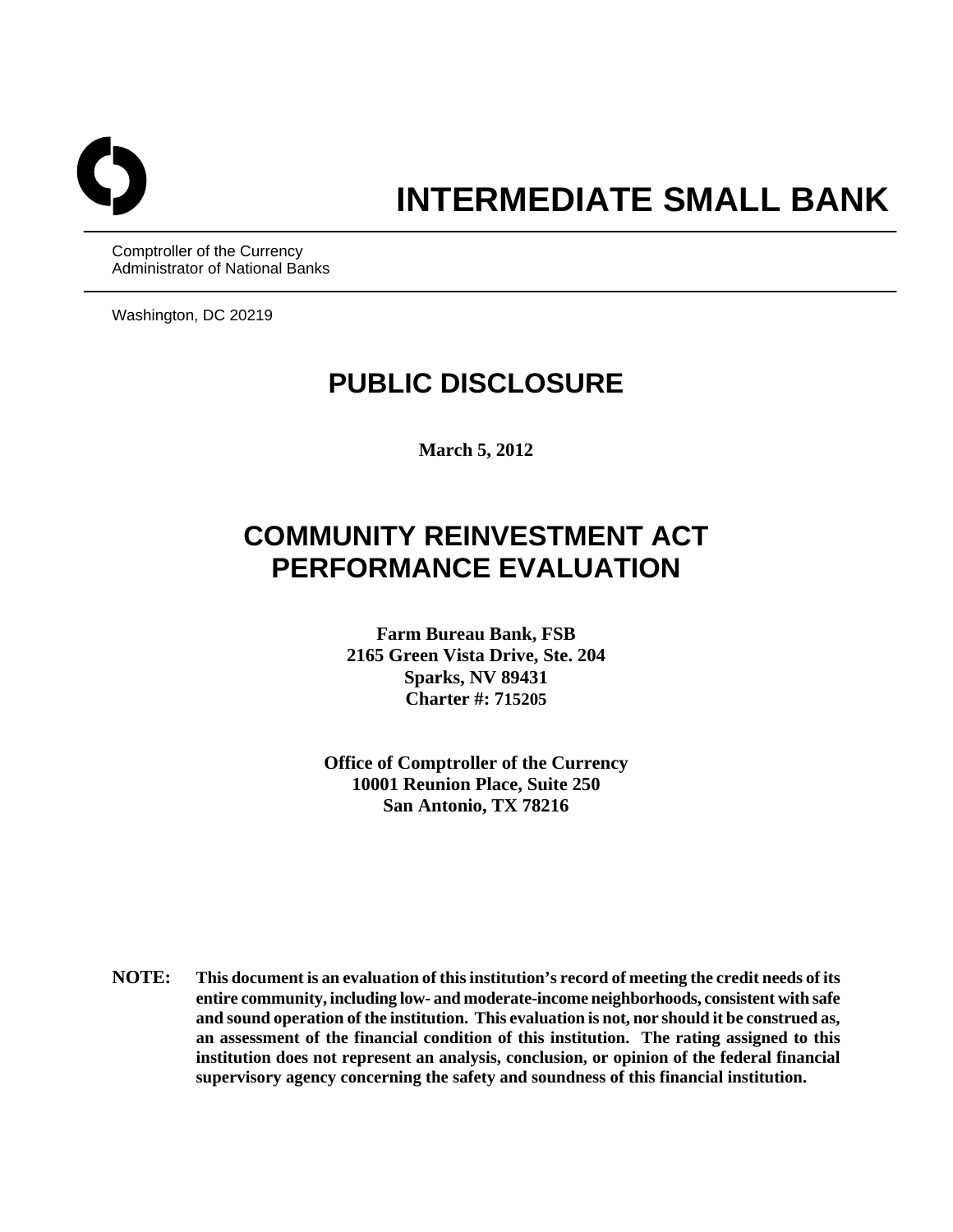| <b>CRA Rating for Nevada</b>   |     |
|--------------------------------|-----|
|                                |     |
|                                |     |
|                                |     |
|                                |     |
|                                |     |
|                                |     |
|                                |     |
|                                |     |
| <b>CRA Rating for Texas</b>    |     |
|                                |     |
|                                |     |
|                                |     |
|                                |     |
|                                |     |
|                                |     |
|                                |     |
|                                |     |
|                                |     |
| <b>CRA RATING DEFINITIONS.</b> | .19 |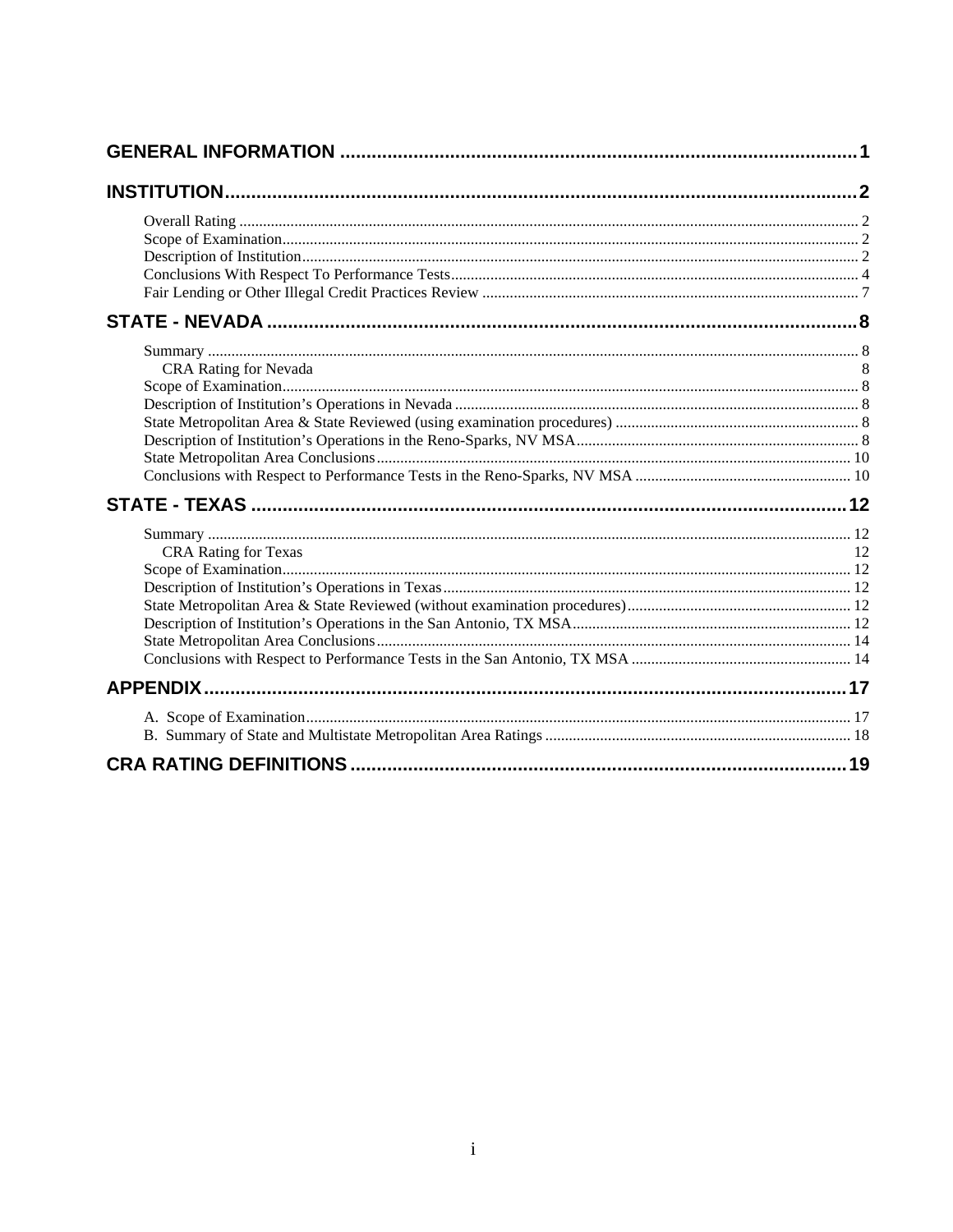## <span id="page-2-0"></span>**GENERAL INFORMATION**

The Community Reinvestment Act (CRA) requires each federal financial supervisory agency to use its authority when examining financial institutions to assess the institution's record of meeting the credit needs of its entire community, including low- and moderate-income neighborhoods, consistent with safe and sound operation of the institution. Upon conclusion of such examination, the agency must prepare a written evaluation of the institution's record of meeting the credit needs of its community.

This document is an evaluation of the CRA performance of Farm Bureau Bank, FSB ("FBB" or "bank"). The Office of Comptroller of the Currency (OCC) prepared the evaluation as of March 5, 2012. The OCC evaluates performance in AAs delineated by the institution rather than individual branches. This AA evaluation may include visits to some, but not necessarily all, of the institution's branches.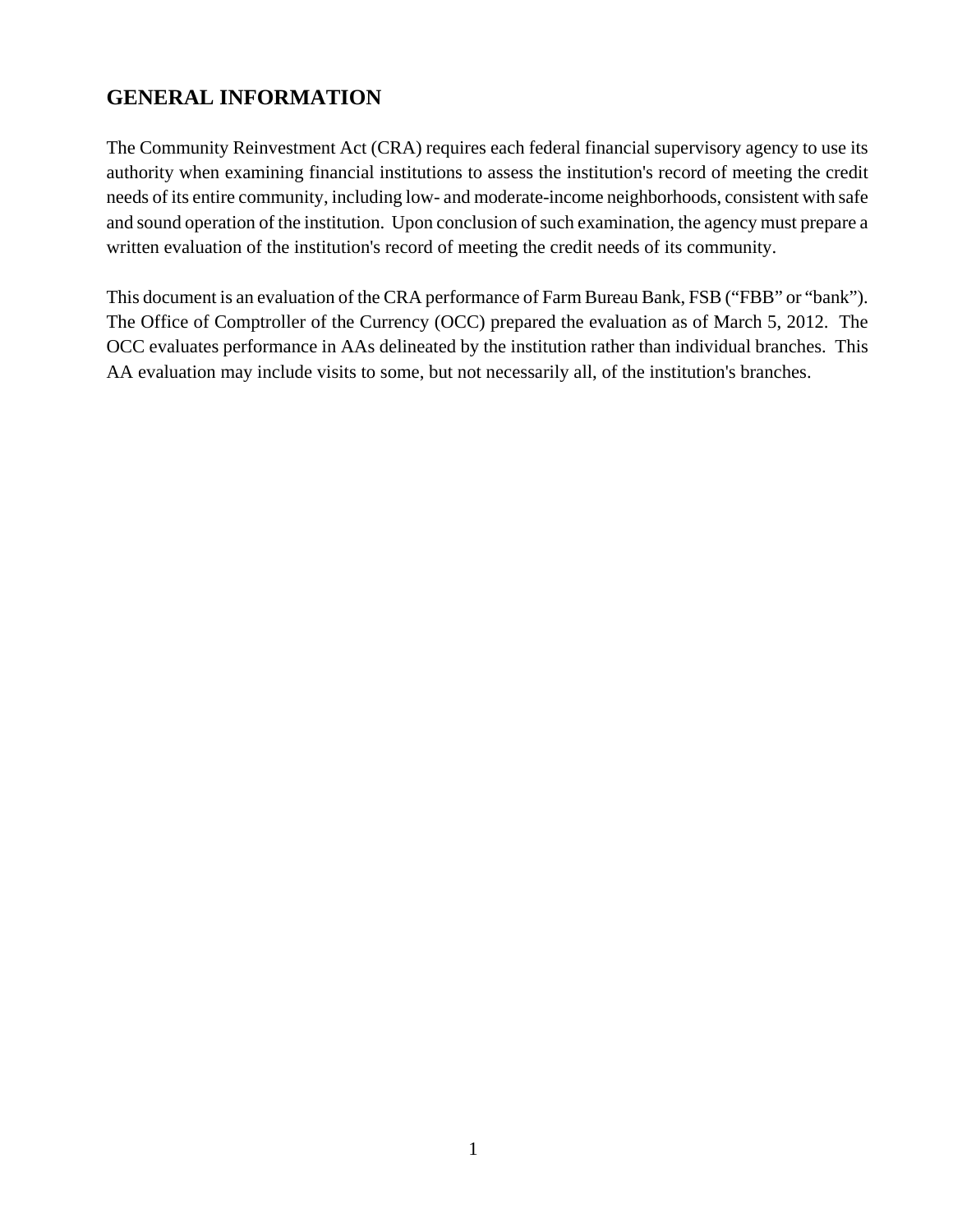### **INSTITUTION**

#### **Overall Rating**

#### Overall Rating

| <b>INSTITUTION'S CRA RATING:</b>         | <b>Satisfactory</b> |
|------------------------------------------|---------------------|
| The Lending Test is rated:               | <b>Satisfactory</b> |
| The Community Development Test is rated: | <b>Satisfactory</b> |

FBB's loan-to-deposit ratio is excellent. FBB has a very low concentration of loans in its two AAs. A low percentage of loans within an AA ordinarily can have a negative impact on the rating of a financial institution's CRA performance unless mitigated by performance context. However, we gave consideration to FBB's performance context, which includes, but is not limited to the following: unique product delivery systems, nationwide business strategy, deposits attributable to each AA and the significant efforts FBB's management team puts forth to address community needs in each AA.

Although loan originations within the two AAs were low, the distribution of loans to low- and moderateincome families and geographies in those areas is reasonable given the performance context. FBB's community development activities, including loans, investments, and services, exceeded the standard for satisfactory responsiveness to community development (CD) needs. The level of CD activities and the ratio of loans to deposits taken from the AAs, as well as the other performance context, offset the low overall level of lending in the two AAs. No CRA-related complaints occurred during the review period.

#### Scope of Examination

This evaluation included both the lending and community development tests relating to the "intermediate small bank" performance review required by the Community Reinvestment Act. The evaluation period for lending is the calendar years 2010 and 2011. We identified consumer loans as the primary product and limited our samples to only consumer loans. We used financial data as of December 31, 2011. We reviewed community development investments, loans, and services since the time of the last CRA evaluation, dated August 29, 2008. The previous evaluation used the intermediate small bank assessment. The institution received a CRA rating of "Satisfactory" as a result of the August 29, 2008 CRA Performance Evaluation.

#### Description of Institution

FBB is a FDIC-insured, federally chartered stock savings bank, with assets of \$580.9 million as of December 31, 2011. The holding company, FB BanCorp wholly owns FBB. The bank has two locations. The main office is in Sparks, Nevada and there is one branch office in San Antonio, Texas. FBB opened its San Antonio branch in the Spring of 2004. This location serves as the institution's administrative office. FBB is a nontraditional thrift. It does not have a traditional retail branch platform,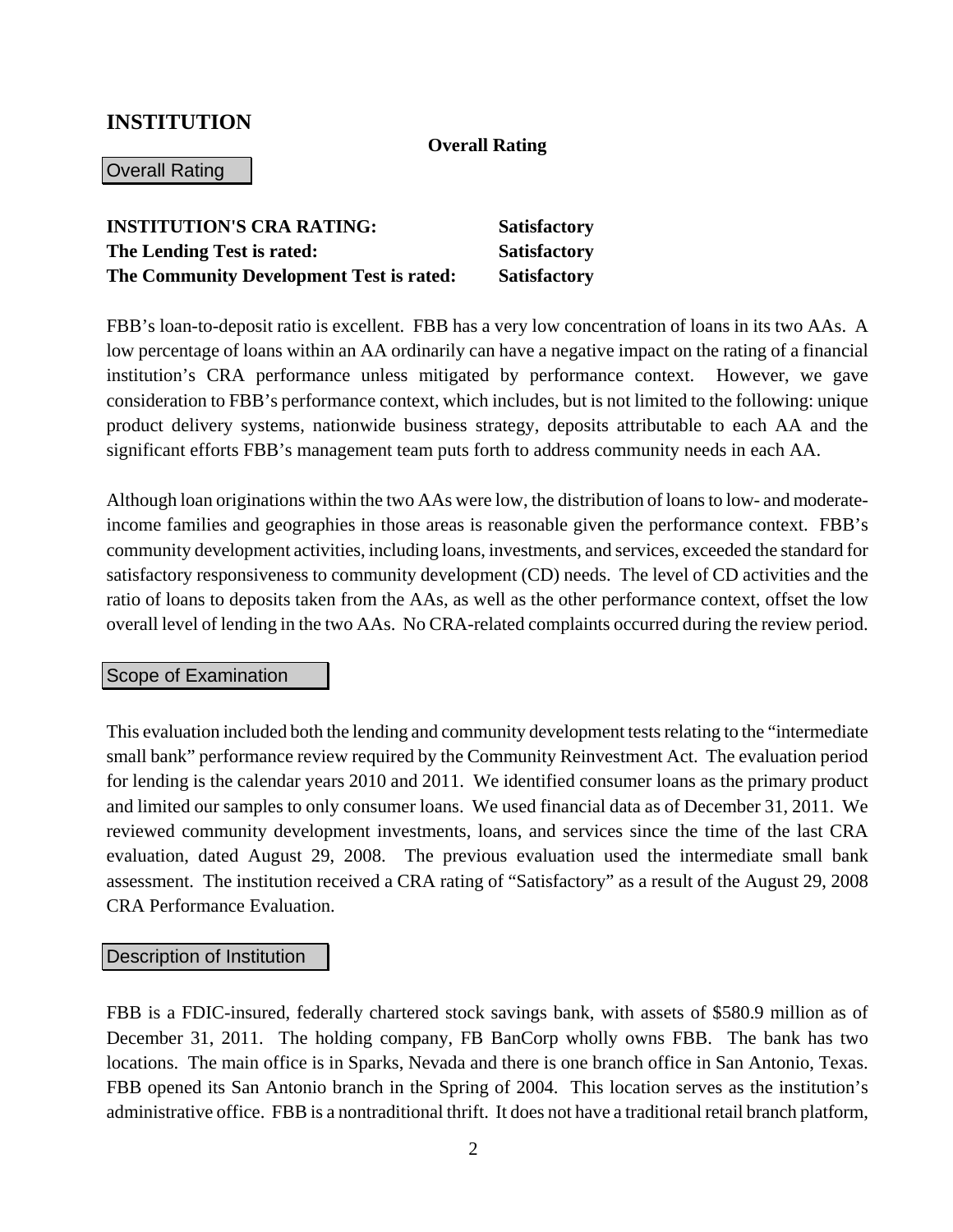and instead relies on Farm Bureau Insurance Agents located throughout the country to refer much of its business. All business is conducted through internet, mail or telephone. In addition, the bank does not report mortgage data for the Home Mortgage Disclosure Act (HMDA); it has not originated any mortgage loans since 2006.

The bank primarily serves American Farm Bureau Federation members in all 50 states, but specifically markets banking services in 43 of the states through separate marketing agreements. There are approximately 6.2 million Farm Bureau Federation members located throughout the country. While most of the bank's customers are Farm Bureau members, the bank does not require membership to conduct business. Farm Bureau Insurance Agents generally refer business to the bank. Because these agent offices do not accept deposits or applications, they are not considered branches.

FBB offers various deposit and lending products for both consumers and businesses. The bank receives a majority of its deposits and loan payments by mail or wire transfer from across much of the United States. Its primary lending business is in auto loans and credit cards loans. The bank has a small number of mortgage loans in the portfolio that originated prior to 2007. These include a small volume of loans originated by the bank. Cimarron Mortgage services these loans. The bank discontinued originating its own mortgage loans in 2006. Additionally, FBB has a small volume of mortgage loans purchased from Countrywide in 2004, which Bank of America services. FBB refers its current mortgage customers to Cornerstone Mortgage. The bank has only a marketing relationship with Cornerstone Mortgage. FBB offers these referrals as a service to its customers, but has no other involvement relating to the mortgage lending. Cornerstone Mortgage underwrites these mortgage loans in its name, reports them under its HMDA filing and retains or sells the loans. Therefore, FBB has not originated any mortgage loans since 2006, and the volume during 2006 was limited.

| Table 1 - FBB's Investment in Loans<br>(December 31, 2011 Thrift Financial Report) |           |                    |                     |  |  |  |  |
|------------------------------------------------------------------------------------|-----------|--------------------|---------------------|--|--|--|--|
| <b>Percent of</b><br><b>Loan Category</b><br><b>Percent of</b><br><b>Amount</b>    |           |                    |                     |  |  |  |  |
|                                                                                    | (\$000's) | <b>Total Loans</b> | <b>Total Assets</b> |  |  |  |  |
| <b>Residential Mortgage</b>                                                        | 4,458     | 0.9                | 0.1                 |  |  |  |  |
| Nonresidential Mortgage                                                            | 2,723     | 0.5                | < 1                 |  |  |  |  |
| <b>Commercial Nonmortgage</b>                                                      | 106,524   | 20.5               | 18.3                |  |  |  |  |
| Consumer                                                                           | 405,760   | 78.1               | 69.9                |  |  |  |  |
| Total                                                                              | 519,465   | 100.0              | 89.4                |  |  |  |  |

As of December 31, 2011, FBB's total loan portfolio equaled \$519.5 million. Table 1 indicates the dollar amount, percentage to total loans, and percentage to total assets of each loan category.

The commercial nonmortgage loans include both small business and small farm loans. Consumer loans clearly comprise the bank's primary products. A breakdown of consumer loans is in Table 2 below. During the evaluation period, FBB originated 30,995 loans, of which, 29,779 were to consumers.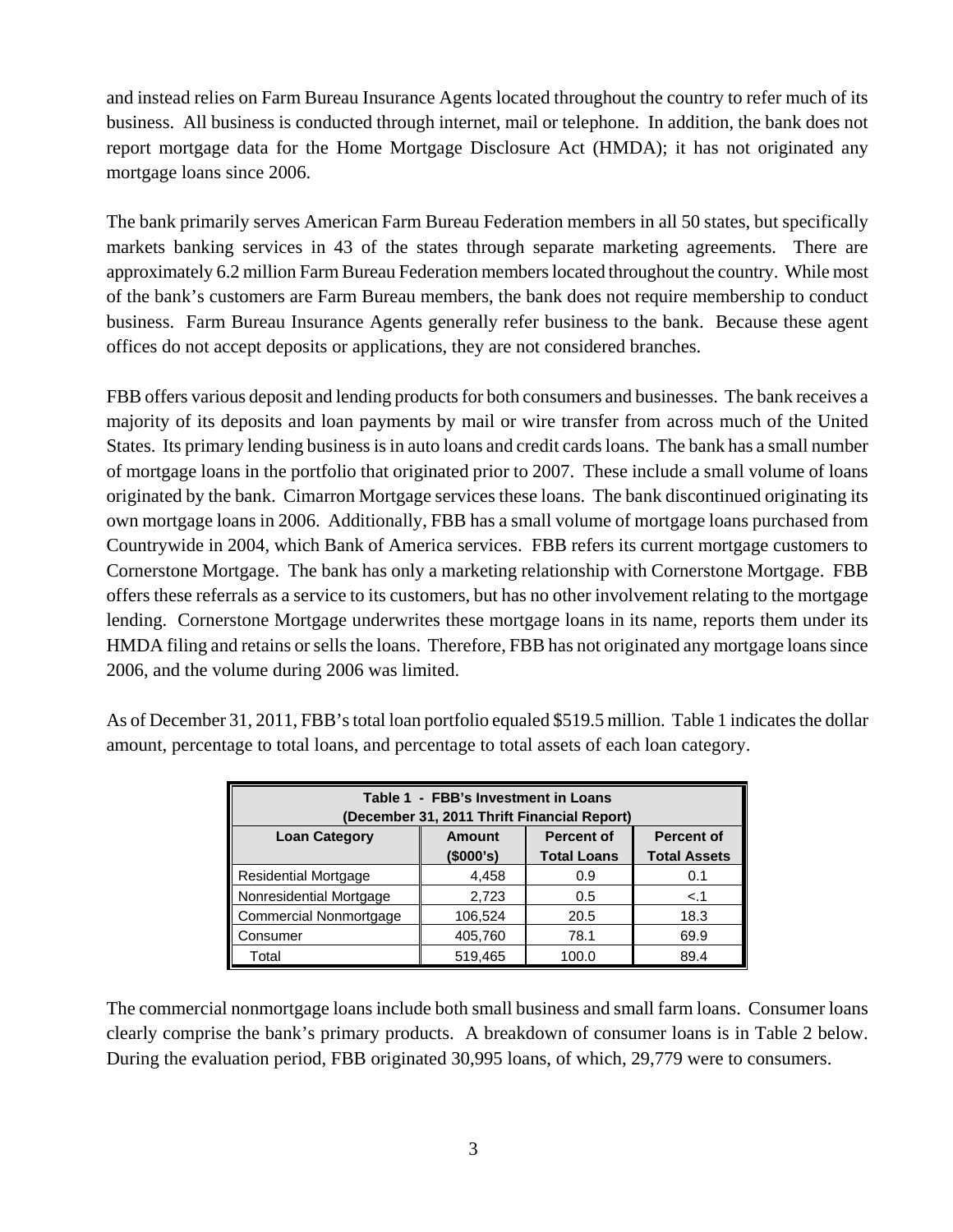| Table 2 - FBB's Investment in Consumer Loans<br>(December 31, 2011 Thrift Financial Report)                                                             |         |       |       |  |  |
|---------------------------------------------------------------------------------------------------------------------------------------------------------|---------|-------|-------|--|--|
| <b>Percent of</b><br><b>Percent of</b><br><b>Loan Category</b><br><b>Amount</b><br>(\$000's)<br><b>Total Assets</b><br><b>Total</b><br>Comm'l.<br>Loans |         |       |       |  |  |
| Loans on Deposits                                                                                                                                       | 138     | < 0.1 | < 0.1 |  |  |
| Auto Loans                                                                                                                                              | 253,110 | 62.4  | 43.6  |  |  |
| <b>Credit Cards</b>                                                                                                                                     | 135,169 | 33.3  | 23.3  |  |  |
| Other, Including Leases                                                                                                                                 | 17,343  | 4.3   | 29.9  |  |  |
| Total                                                                                                                                                   | 405,760 | 100.0 | 69.9  |  |  |

FBB designated two AAs, one for each of its two offices. Those areas are Washoe County, Nevada, one of two counties comprising the Reno-Sparks, Nevada Metropolitan Statistical Area (MSA), and Bexar County, Texas, one of the eight counties making up the San Antonio, Texas MSA. The institution is a nationwide lender due to the nationwide network of Farm Bureau Insurance Agents. Therefore, it originates a very small percentage of its loans inside of its two AAs. Interagency guidance for the Community Reinvestment Act, Section 563e.22(b)(2) and (3) indicates that consideration will be given for loans to low- and moderate-income persons and small business and small farm loans located outside of an institution's AAs, provided the institution has adequately addressed the needs of borrowers within its AAs. FBB's performance within its two AAs is reasonable based on an assessment of their lending in the AAs as well as the performance context. Therefore, this evaluation will also include an analysis of loans outside those two areas.

#### Conclusions With Respect To Performance Tests

#### Loan-to-Deposit Ratio

FBB's Loan-to-Deposit Ratio (LTD) during the evaluation period is more than reasonable and indicative of an excellent volume of loans originated.

FBB's average LTD was 101.05 percent during the review period. The low was 96.16 percent and the high was 109.06 percent during the same time period. We compared this ratio to various other thrifts in Texas during the review period, with LTD's ranging from a low of 47.91 percent to a high of 118.71 percent. FBB's ratio of 101.05 percent compared favorably with these institutions. A ratio of loans in excess of 100 percent of deposits is possible by utilizing wholesale borrowings. At December 31, 2011, FBB reported \$487 million in deposits and \$22 million in FHLB borrowings.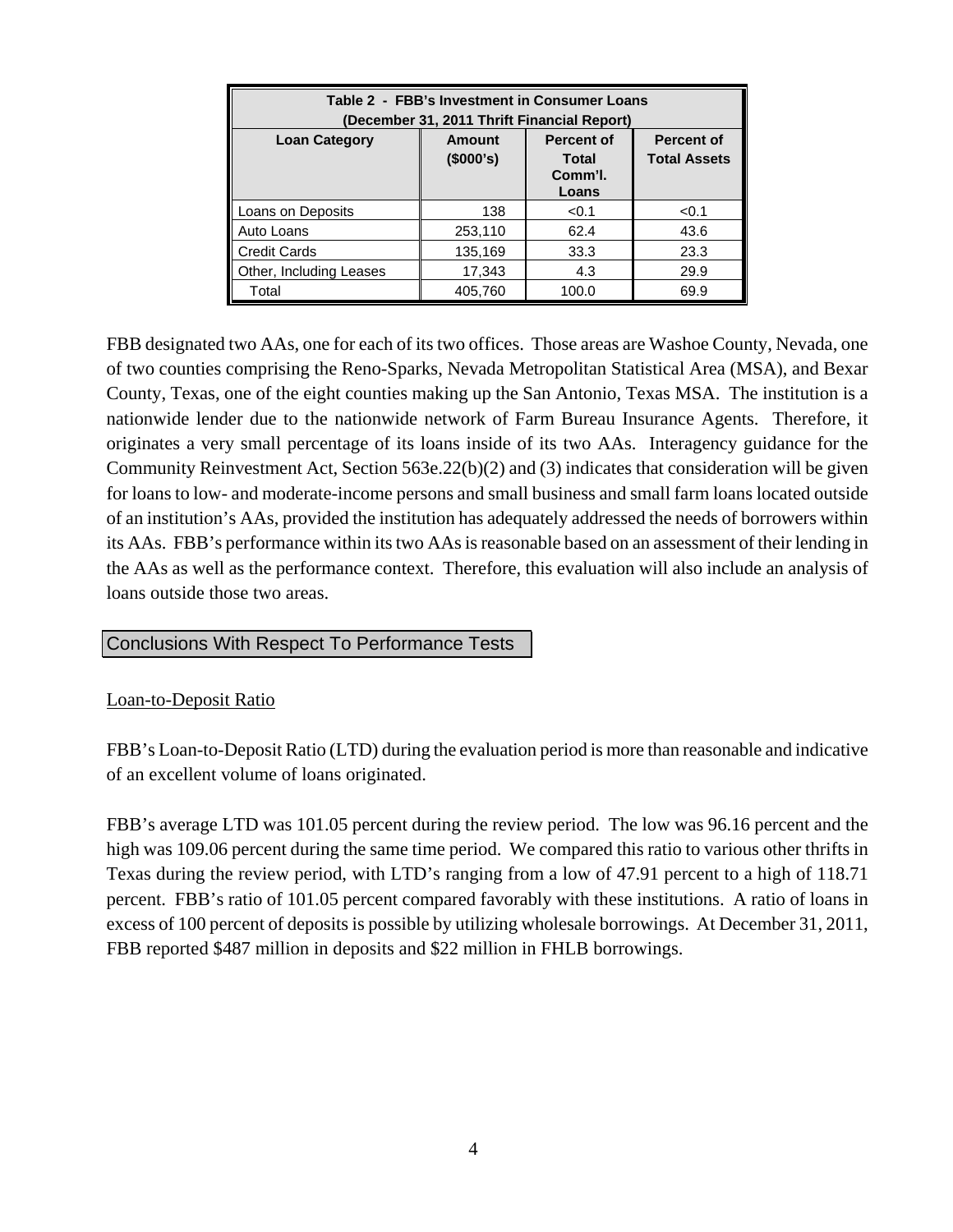#### Assessment Area Concentration

Tables 3 below summarizes the institution's entire volume of consumer loan originations both inside and outside of its two AAs during the review period.

|           | Table 3 - Consumer Lending in Bexar and Washoe Counties AA<br>1/1/2010 - 12/31/2011 |                   |                 |       |        |       |        |                         |       |         |
|-----------|-------------------------------------------------------------------------------------|-------------------|-----------------|-------|--------|-------|--------|-------------------------|-------|---------|
|           |                                                                                     |                   | Number of Loans |       |        |       |        | Dollars of Loans (000s) |       |         |
|           |                                                                                     | Inside<br>Outside |                 |       | Total  |       | Inside | Outside                 |       | Total   |
| Loan Type | #                                                                                   | %                 | #               | %     |        | \$    | %      | Φ                       | %     |         |
|           |                                                                                     |                   |                 |       |        |       |        |                         |       |         |
| Consumer  | 68                                                                                  | 0.23              | 29.711          | 99.77 | 29.779 | 1.001 | 0.26   | 386,707                 | 99.74 | 387,708 |
|           |                                                                                     |                   |                 |       |        |       |        |                         |       |         |
| Totals    | 68                                                                                  | 0.23              | 29.711          | 99.77 | 29.779 | 1.001 | 0.26   | 386,707                 | 99.74 | 387,708 |

*Source: Data provided by FBB and Loan Sample.* 

As expected from the bank's business model and product delivery channels, it is apparent from the table above that lending in the AAs is less than one percent of the total loans originated. This remains consistent with prior evaluations. Because the percentage of loans originated within the AA was very low, we considered the amount of deposits originating within the AA and compared this with the lending volume. Customer deposits originating from within the AAs totaled \$4.5 million, and loan originations within the AAs totaled \$10.1 million. This ratio of loans to deposits supports that FBB is lending adequately based on the volume of loans and deposits inside its AAs.

#### Geographic Distribution of Lending

The geographic distribution of FBB's loans, nationally, reflects reasonable dispersion by geographic income level. Table 4 below summarizes the results of our sample of 700 consumer loans. Because there are no aggregate data for consumer loans, we have used "National Demographics" based on the percent of census tracts by the income classification of the tract as a proxy for comparison. In addition, FBB documented that about 23 percent, or 7,414, of total loans originated during the evaluation period are within distressed or underserved middle-income nonmetropolitan geographies.

| <b>Table 4 - Distribution of Consumer Loans</b><br>By Geographic Distribution Ouside the Assessment Area<br>(Dollars in thousands) |                                                                              |       |       |       |       |  |  |
|------------------------------------------------------------------------------------------------------------------------------------|------------------------------------------------------------------------------|-------|-------|-------|-------|--|--|
| <b>Borrower</b><br><b>Income</b>                                                                                                   | <b>Review Period</b><br>Area<br>$01/01/10 - 12/31/11$<br><b>Demographics</b> |       |       |       |       |  |  |
| Level                                                                                                                              | #                                                                            | $\%$  |       | $\%$  | $\%$  |  |  |
| Low                                                                                                                                | 3                                                                            | 0.4   | 52    | 0.6   | 6.1   |  |  |
| Moderate                                                                                                                           | 81                                                                           | 11.6  | 1,029 | 10.9  | 21.7  |  |  |
| Middle                                                                                                                             | 460                                                                          | 65.7  | 6,234 | 66.2  | 49.1  |  |  |
| Upper                                                                                                                              | 156                                                                          | 22.3  | 2,101 | 22.3  | 22.5  |  |  |
| Income NA                                                                                                                          |                                                                              | 0.0   |       | 0.0   | 0.6   |  |  |
| Total                                                                                                                              | 700                                                                          | 100.0 | 9.416 | 100.0 | 100.0 |  |  |

*Source: Loan Sample and 2000 Census Data*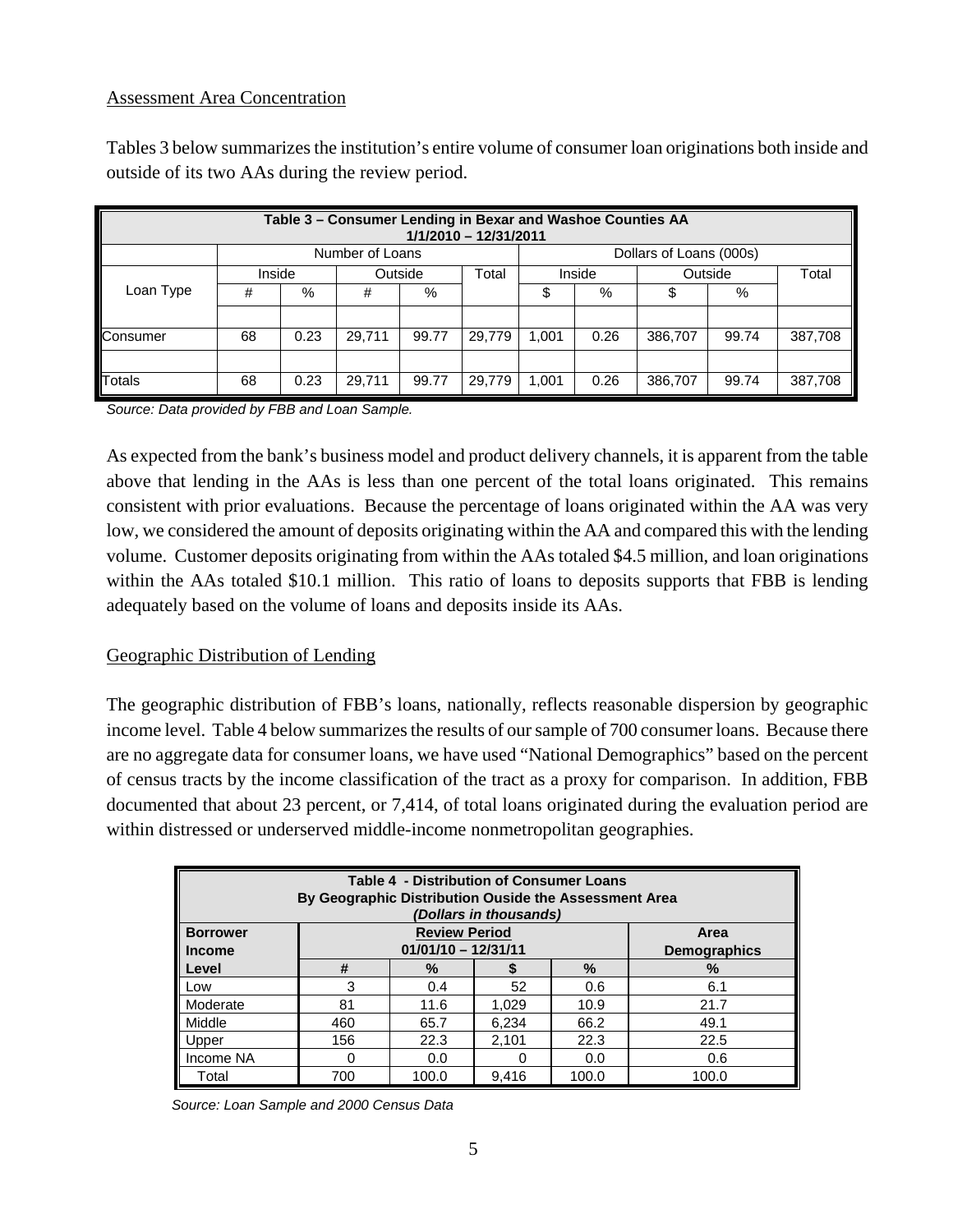#### Lending to Borrowers of Different Incomes

Lending to borrowers of different incomes shows reasonable penetration. Table 5 below summarizes FBB's overall performance in lending to borrowers of different income levels. Similar to the geographic distribution analysis above, we used a proxy for comparison purposes. The "National Demographics" represents the income distribution of families throughout the entire United States. The institution's record of lending to low- and moderate-income borrowers by number of loans is reasonable compared to the percentage of families considered low- and moderate-income.

| <b>Table 5 - Distribution of Consumer Loans</b><br>By Borrower Income Level Ouside the Assessment Area<br>(Dollars in thousands) |     |                       |       |       |                     |  |
|----------------------------------------------------------------------------------------------------------------------------------|-----|-----------------------|-------|-------|---------------------|--|
| <b>Borrower</b>                                                                                                                  |     | <b>Review Period</b>  |       |       | Area                |  |
| <b>Income</b>                                                                                                                    |     | $01/01/10 - 12/31/11$ |       |       | <b>Demographics</b> |  |
| ll Level                                                                                                                         | #   | %                     |       | $\%$  | %                   |  |
| Low                                                                                                                              | 69  | 9.9                   | 441   | 4.7   | 20.2                |  |
| Moderate                                                                                                                         | 122 | 17.4                  | 1,232 | 13.1  | 18.1                |  |
| Middle                                                                                                                           | 174 | 24.9                  | 2,315 | 24.6  | 22.0                |  |
| Upper                                                                                                                            | 335 | 47.8                  | 5,428 | 57.6  | 39.7                |  |
| Total                                                                                                                            | 700 | 100.0                 | 9.416 | 100.0 | 100.0               |  |

 *Source: Loan Sample and 2000 Census Data* 

#### Response to Substantiated Complaints

There have been no written CRA-related complaints received during the review period.

#### Community Development

FBB has documented a reasonable level of activity in community development loan pools, investments, and services. FBB is actively involved in a number of community development services within each of its AAs. Because this activity takes place inside the bank's AAs, we include more detail in the evaluation of each AA below.

 if they experience uncertainty with recent economic hardships. In 2009, about \$5.5 million in volume In addition to the AA specific services, FBB has instituted a Disaster Relief Program to customers affected by various declared disasters. Under this program, credit card and auto loan customers affected by the disasters can miss up to three payments without incurring late charges or penalties. Additionally, in 2009, FBB instituted the Member Assistance Program (MAP). This program offers aid to the member from 365 loans took advantage of the program. In 2010, another 20 loans with balances of \$337 thousand also entered the program. In 2011, two more loans entered with balances of \$15.9 thousand. Totals as of December 31, 2011 were 199 loans with a total volume of \$2 million.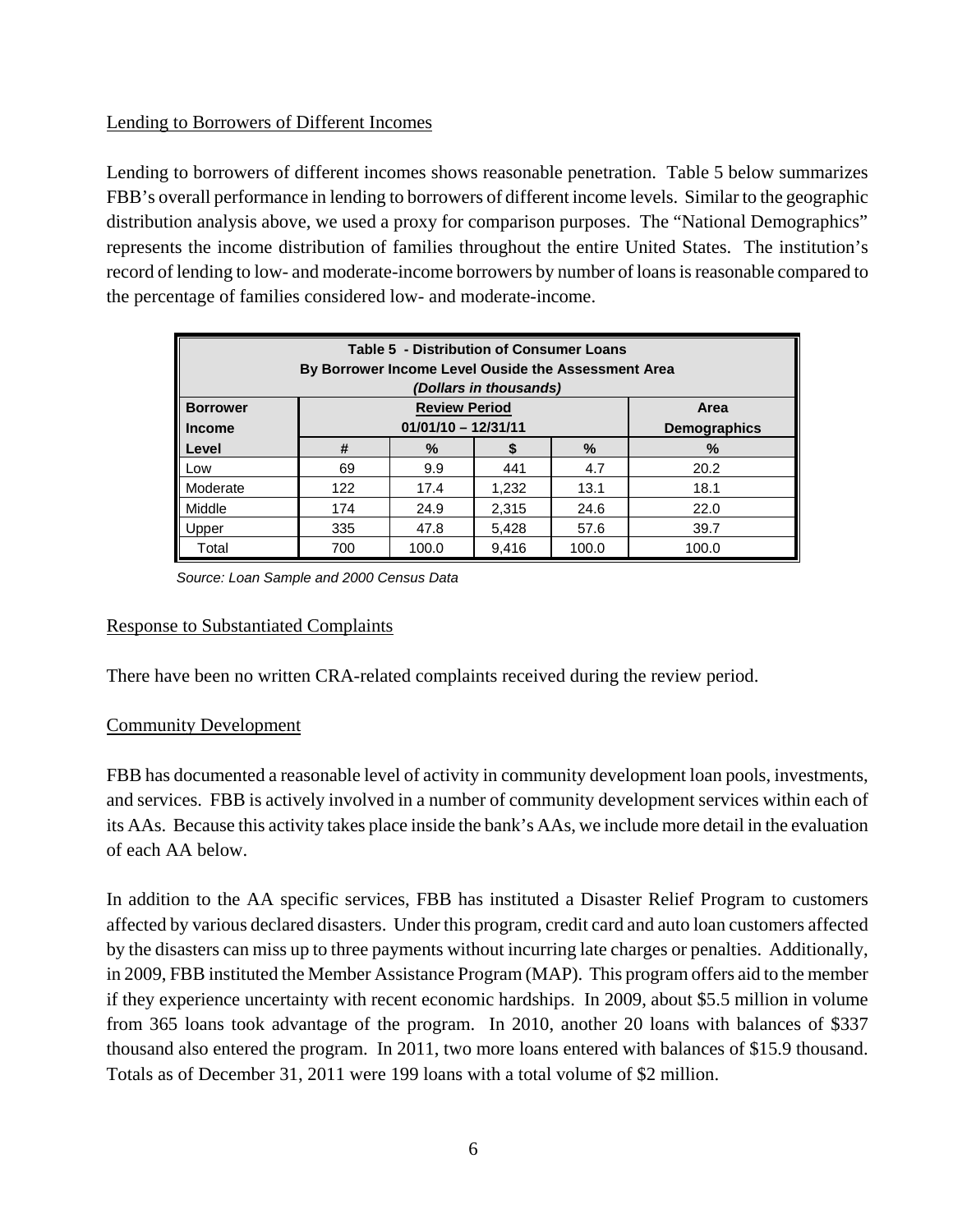<span id="page-8-0"></span>As of December 31, 2011, Farm Bureau Bank had \$6.2 million invested in the CRA Qualified Investment Fund. The investments represent 1.03 percent of the bank's total assets. Community Capital Management (CCM) is the registered investment advisor to the CRA Qualified Investment Fund. Except for approximately \$2 million yet to be allocated, the CCM allocated the following investments to Farm Bureau Bank:

- \$1.5 million of Fannie Mae Pool 873949 financing Tigoni Villas, a Low Income Housing Tax Credit project in San Antonio, Texas.
- \$2.9 million of loans to low- and moderate-income borrowers. These 24 loans were secured by single-family dwellings all located in the bank's AAs (Washoe County in Nevada and Bexar County in Texas).

Also during the review period, the CCM earmarked the following investments to the bank:

\$675 thousand of Loan 3296126001 within Small Business Administration (SBA) Pool 508716 financing Castaway Inn located in Reno, Nevada. This SBA Pool is comprised of small businesses financed under the SBA 7(a) program and located in low- and moderate-income communities.

Fair Lending or Other Illegal Credit Practices Review

We found no evidence of discriminatory or other illegal credit practices inconsistent with helping to meet community credit needs.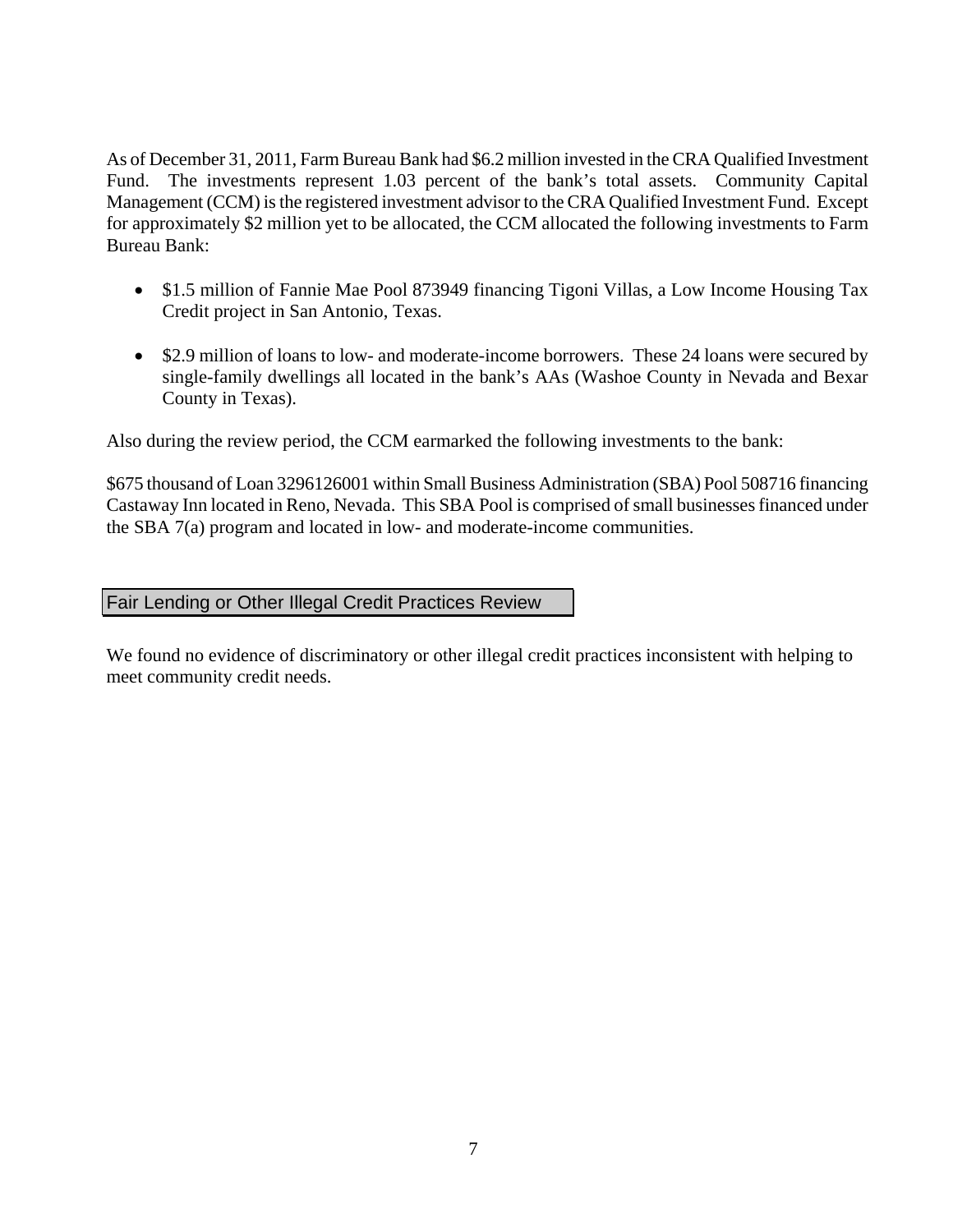### <span id="page-9-0"></span>**STATE – Nevada**

## **State Rating and Summary**

**CRA Rating for Nevada** 

| <b>CRA RATING:</b>                       | <b>Satisfactory</b> |
|------------------------------------------|---------------------|
| The Lending Test is rated:               | <b>Satisfactory</b> |
| The Community Development Test is rated: | Satisfactory        |

The level of loan originations during the evaluation period for the AA was very low. However, considering the business strategy, product delivery systems, and other performance context, the level of lending inside the AA is reasonable. The distribution to borrowers of different income levels is also reasonable. The institution's community development performance was also reasonable, and met the standard for satisfactory performance.

#### Scope of Examination

This evaluation included lending in 2010 and 2011. Community Development loans, investments, and services were reviewed for 2009, 2010, and 2011.

#### Description of Institution's Operations in Nevada

FBB designated Washoe County, Nevada as its AA. The county is within the Reno-Sparks MSA.

## **STATE Metropolitan Area & State Reviewed- Reno-Sparks, NV MSA State Metropolitan Area & State Reviewed**

#### Description of Institution's Operations in the Reno-Sparks, NV MSA

This AA includes all of Washoe County, Nevada, one of the two counties making up the Reno-Sparks MSA. Washoe City was the first county seat, named in 1861. In 1871 it was replaced by Reno, the third largest city in Nevada, which remains the county seat today. FBB maintains its main office in Sparks, NV. Washoe County is located along the eastern slopes of the Sierra Nevada Mountains in western Nevada. The county covers an area of 6,600 square miles in the northwest section of the State bordering California and Oregon and has a population of approximately 417,379, per 2010 population estimates released by the Nevada State Demographer's (NSD) office. Of this total, the NSD estimates the Reno population at 217,282 with Sparks at 92,331, and the remainder in the unincorporated county of 107,766. Table 6 below summarizes certain demographic data for the county.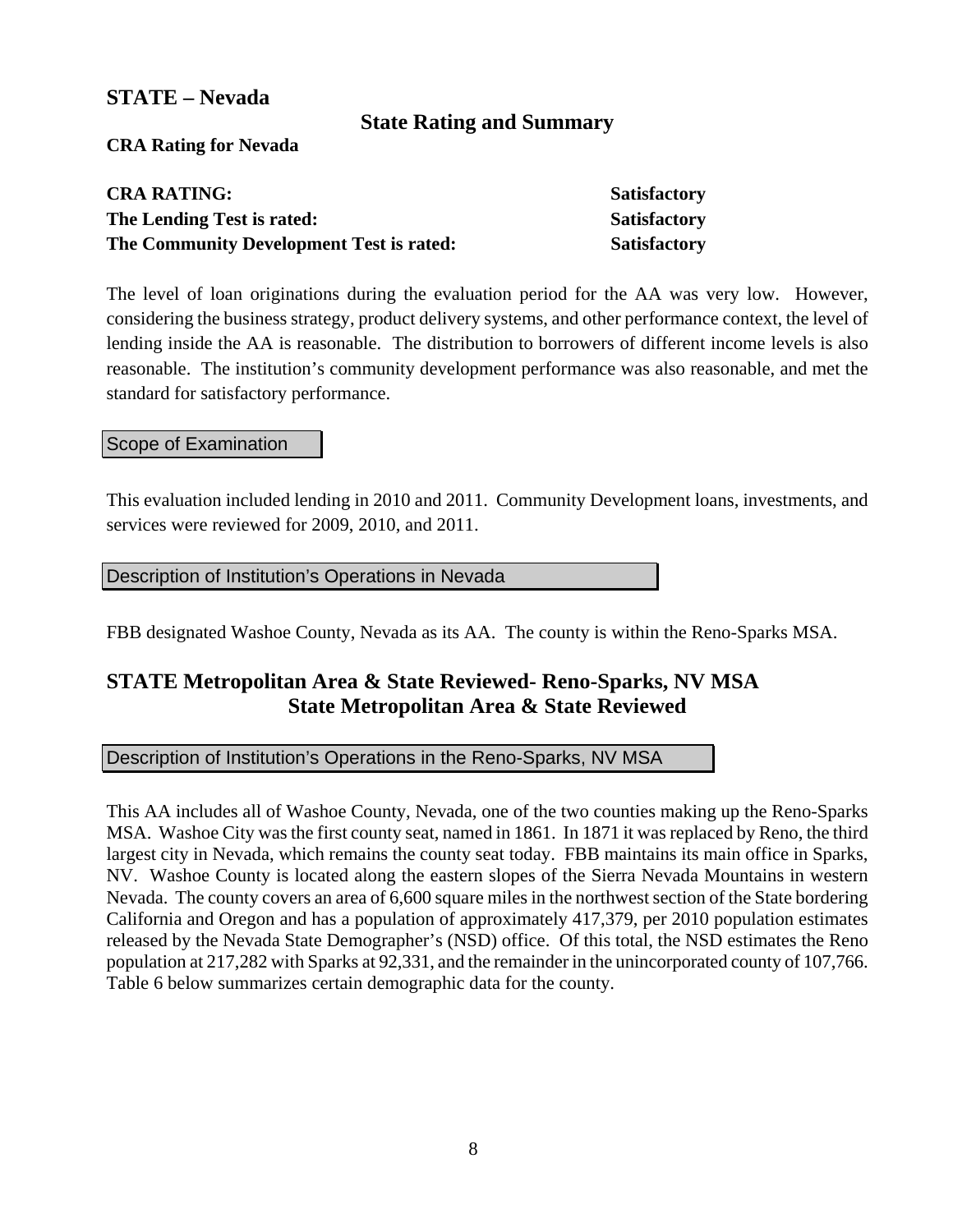| Table 6 - Demographic Data<br>Based on 2000 U.S. Census Data) |             |  |  |  |  |
|---------------------------------------------------------------|-------------|--|--|--|--|
| Demographic Data                                              | 2000 Census |  |  |  |  |
| Population                                                    | 339,486     |  |  |  |  |
| <b>Total Families</b>                                         | 84,518      |  |  |  |  |
| 1-4 Family Units                                              | 109,231     |  |  |  |  |
| Multi-family Units                                            | 34,677      |  |  |  |  |
| % Owner-Occupied Units                                        | 54.4%       |  |  |  |  |
| % Rental-Occupied Units                                       | 37.4%       |  |  |  |  |
| %Vacant Housing Units<br>8.2%                                 |             |  |  |  |  |
| Weighted Average Median Housing                               | \$157,936   |  |  |  |  |

Table 7 indicates the number of geographies in each income level and compares it to the distribution of families living in those geographies and to 1-4 family dwellings located within those geographies.

| Table 7 - Distribution of Geographies, Families and Housing Units<br><b>Assessment Area</b><br>(Based on 2000 U.S. Census Data) |    |             |                            |       |                             |       |  |
|---------------------------------------------------------------------------------------------------------------------------------|----|-------------|----------------------------|-------|-----------------------------|-------|--|
| <b>Geog Inc Level</b>                                                                                                           |    | Geographies | <b>Total Area Families</b> |       | <b>1-4 Family Dwellings</b> |       |  |
| <b>2000 Census:</b>                                                                                                             | #  | $\%$        | #                          | $\%$  | #                           | $\%$  |  |
| Low                                                                                                                             | 2  | 3.0         | 2,643                      | 3.1   | 1,177                       | 1.1   |  |
| Moderate                                                                                                                        | 18 | 26.9        | 21,388                     | 25.3  | 23,886                      | 21.9  |  |
| Middle                                                                                                                          | 25 | 37.3        | 33,963                     | 40.2  | 44,782                      | 41.0  |  |
| Upper                                                                                                                           | 22 | 32.8        | 26,524                     | 31.4  | 39,386                      | 36.0  |  |
| Total                                                                                                                           | 67 | 100.0       | 84,518                     | 100.0 | 109,231                     | 100.0 |  |

According to 2000 Census, 28.4 percent of the families in the AA are low- to moderate-income, with 9.1 percent of the families reporting income below the poverty level. The Department of Housing and Urban Development (HUD) annually adjusts the 2000 census data to update the median income levels. Table 8(a) indicates the median family income ranges of each income category based on the 2000 census, as updated in 2011; table 8(b) reflects the updated HUD median family income for each year during the review period; and table 8(c) shows the distribution of families in each income range of the AA.

| Table 8(a) - Median Family Income Ranges (*) |                        |                      |          |  |  |
|----------------------------------------------|------------------------|----------------------|----------|--|--|
|                                              | <b>Income Category</b> | <b>Income Ranges</b> |          |  |  |
| (As % of MD Median)                          |                        | <b>From</b>          | То       |  |  |
| Low                                          | $(< 50\%)$             | \$1                  | \$35249  |  |  |
| Moderate (50% - 79%)                         |                        | \$35,250             | \$56,399 |  |  |
| Middle                                       | $(80\% - 119\%)$       | \$56,400             | \$84,599 |  |  |
| Upper                                        | $(>= 120\%)$           | \$84,600             |          |  |  |

| Table 8(b) - Annual HUD<br><b>Median Family Income</b> |               |  |  |
|--------------------------------------------------------|---------------|--|--|
| Year                                                   | <b>Amount</b> |  |  |
| 2009                                                   | \$70,400      |  |  |
| 2010                                                   | \$71,200      |  |  |
| 2011                                                   | \$70,500      |  |  |

\* Based on HUD 2011 Median Family Income of the MSA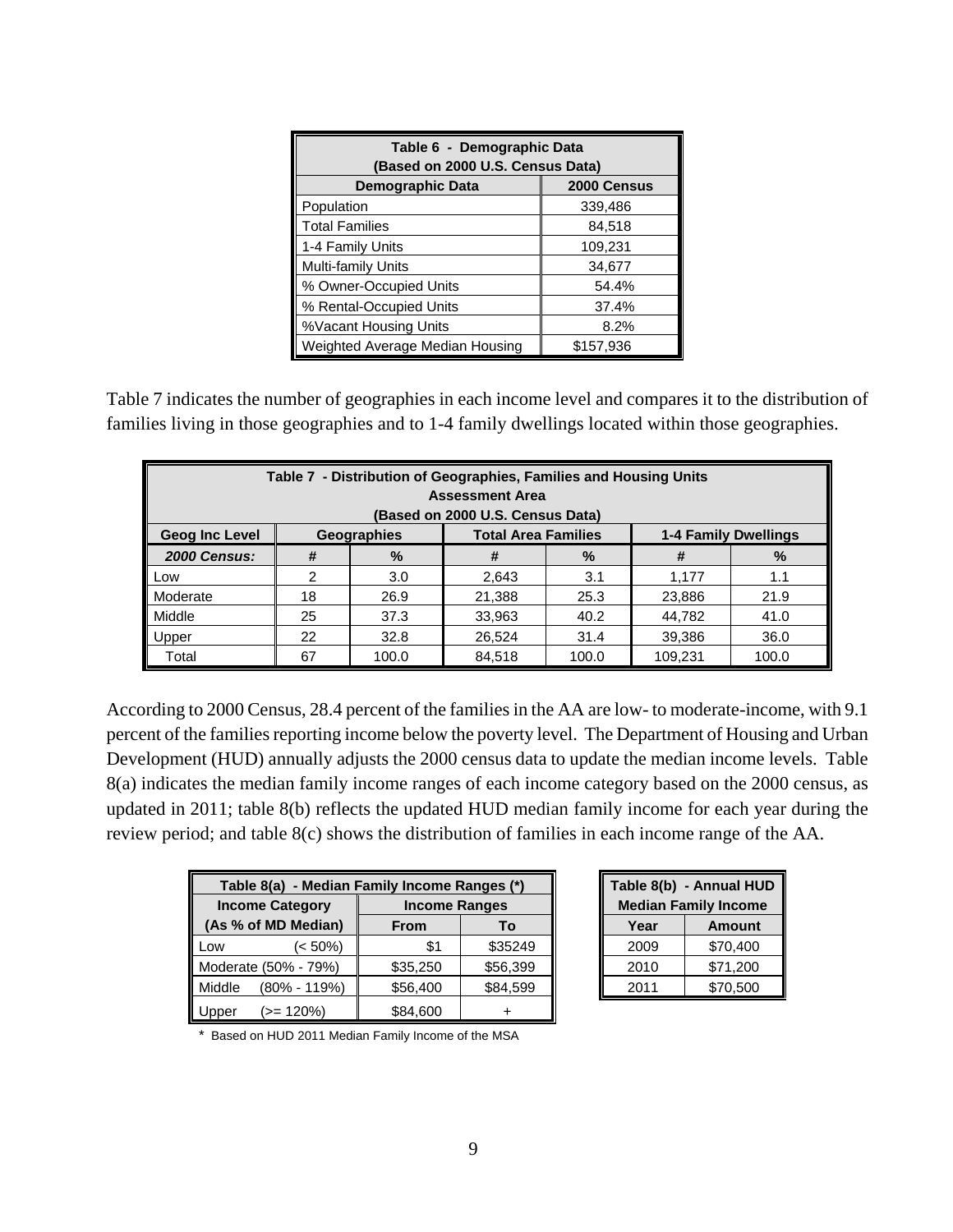| Table 8(c) Family Income<br><b>Category</b> | 2000 Census Data |       |  |
|---------------------------------------------|------------------|-------|--|
| (As a % of MSA Median)                      | #                | %     |  |
| (< 50%)<br>Low                              | 2,643            | 3.1   |  |
| $(50\% - 79\%)$<br>Moderate                 | 21,388           | 25.3  |  |
| $(80\% - 119\%)$<br>Middle                  | 33,963           | 40.2  |  |
| $(>= 120\%)$<br>Upper                       | 26,524           | 31.4  |  |
| Total                                       | 84,518           | 100.0 |  |

#### Conclusions with Respect to Performance Tests in the Reno-Sparks, NV MSA

#### Lending to Borrowers of Different Incomes

During the review period, FBB originated seven consumer loans totaling \$72,285 in Washoe County. Table 9 provides an analysis of FBB's borrower distribution of all consumer loans throughout the review period. The number of loans originated is very low. However, given the performance context, the distribution of those loans among borrowers of different income levels is reasonable compared to the demographics of the area.

| Table 9 - Distribution of all Loans<br>By Borrower Income Level in the Assessment Area<br>(Dollars in thousands) |               |                            |       |       |                     |  |
|------------------------------------------------------------------------------------------------------------------|---------------|----------------------------|-------|-------|---------------------|--|
| <b>Borrower</b>                                                                                                  |               | <b>Review Period</b>       |       |       | Area                |  |
| <b>Income</b>                                                                                                    |               | $01/01/10 - 12/31/11$      |       |       | <b>Demographics</b> |  |
| Level                                                                                                            | #             | %                          |       | %     | %                   |  |
| Low                                                                                                              | ∩             | 0.0                        | 0     | 4.7   | 20.1                |  |
| Moderate                                                                                                         | 3             | 42.9                       | 19    | 13.1  | 18.1                |  |
| Middle                                                                                                           | $\mathcal{P}$ | 28.6                       | 33    | 24.6  | 22.1                |  |
| Upper                                                                                                            | $\mathcal{P}$ | 28.6<br>21<br>57.6<br>39.7 |       |       |                     |  |
| Total                                                                                                            |               | 100.0                      | 2,482 | 100.0 | 100.0               |  |

 *Source: Loan Sample and 2000 Census Data* 

#### Geographic Distribution of Loans

As with the borrower income analysis above, the number of loans originated is small. In this case, the dispersion of loans is lower than the geographic distribution of households and families. Table 10 below indicates the distribution of the seven loans made inside this AA.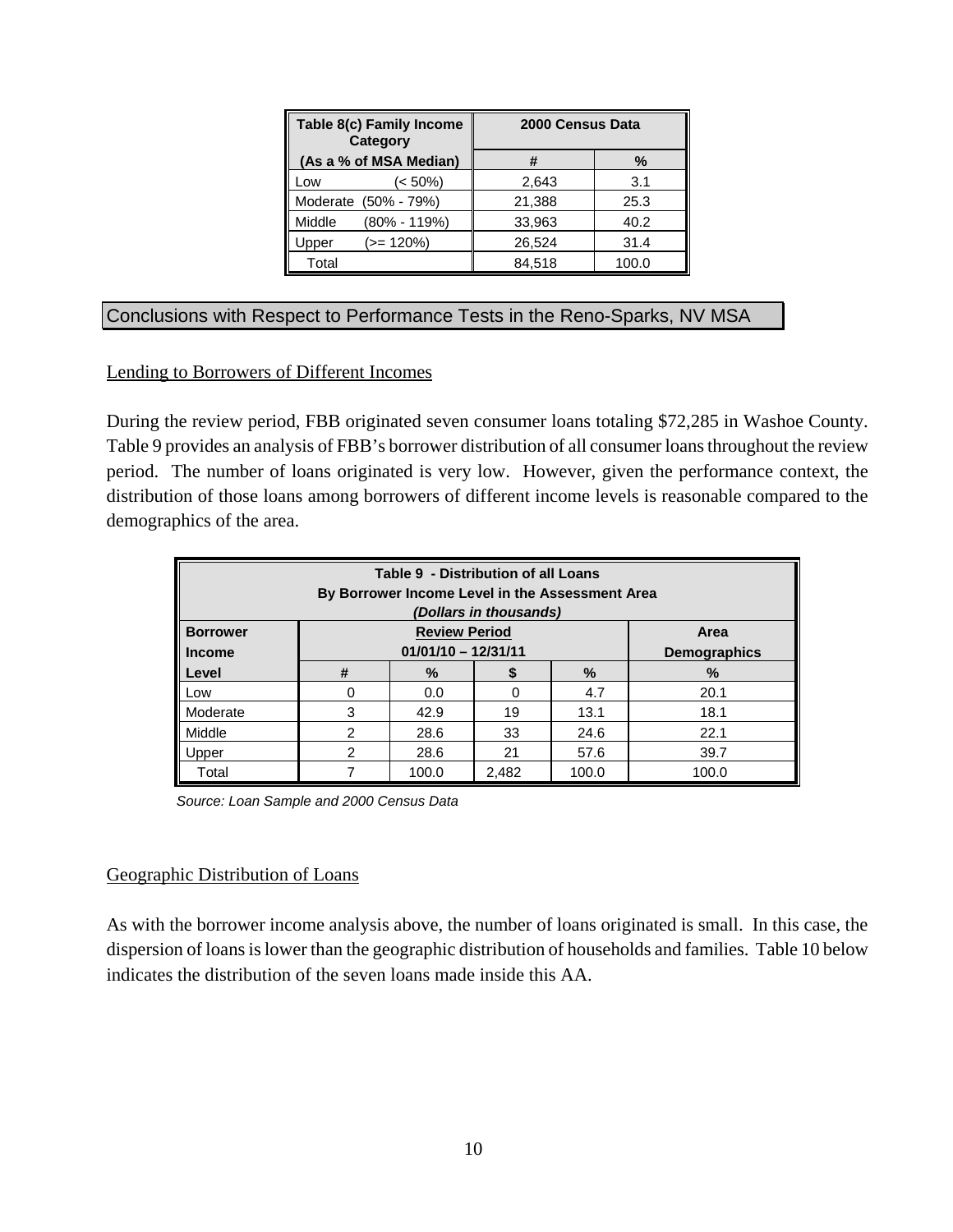| Table 10 - Distribution of all Loans<br>By Geographic Distribution in the Assessment Area<br>(Dollars in thousands) |                |                           |    |       |                     |  |
|---------------------------------------------------------------------------------------------------------------------|----------------|---------------------------|----|-------|---------------------|--|
| <b>Borrower</b>                                                                                                     |                | <b>Review Period</b>      |    |       | Area                |  |
| <b>Income</b>                                                                                                       |                | $01/01/10 - 12/31/11$     |    |       | <b>Demographics</b> |  |
| Level                                                                                                               | #              | %                         |    | %     | %                   |  |
| Low                                                                                                                 | O              | 0.0                       | 0  | 0.0   | 3.0                 |  |
| Moderate                                                                                                            |                | 14.3                      | 23 | 8.0   | 26.9                |  |
| Middle                                                                                                              | 4              | 57.1                      | 28 | 92.0  | 37.3                |  |
| Upper                                                                                                               | $\mathfrak{p}$ | 21<br>32.8<br>28.6<br>0.0 |    |       |                     |  |
| Total                                                                                                               |                | 100.0                     | 73 | 100.0 | 100.0               |  |

 *Source: Loan Sample and 2000 Census Data* 

#### Community Development Test

FBB's CD performance demonstrates adequate responsiveness to CD needs in this AA through making CD investments and performing CD services. In evaluating community development, we reviewed community development loans, services, and investments. An institution is not required to have activities in all these areas; instead, we make an assessment based on the overall picture of an institution's activities.

#### Community Development Investments

FBB has a total of \$6.175 million invested in the CRA Qualified Investment Fund run by CCM. This amount funded 24 loans within the bank's two AAs. Of these 17 loans are located in the Reno-Sparks AA, 12 are to moderate-income borrowers and five to low-income borrowers. Additionally, FBB invested in SBA pools totaling \$675 thousand during the assessment period.

#### Community Development Services

FBB has documented a number of community development services provided to this AA. One employee of FBB dedicates all of his time to performing community services in the Washoe County AA. He has devoted much time and effort to many organizations. One such organization is Nevada's Agriculture in the Classroom. Though this entity administers programs that benefit all residents in the Washoe County area (and others), FBB documented that its financial presentations specifically benefited low- and moderate-income (LMI) individuals in the Washoe County AA and adjacent areas outside its AA. Additionally, FBB provided financial literacy instruction to several area schools via programs through the 4H and the Nevada Future Farmers of America (FFA). Again, these programs generally include all residents, but the individuals for which FBB provided instruction were primarily LMI based on demographics documented for each school that participated.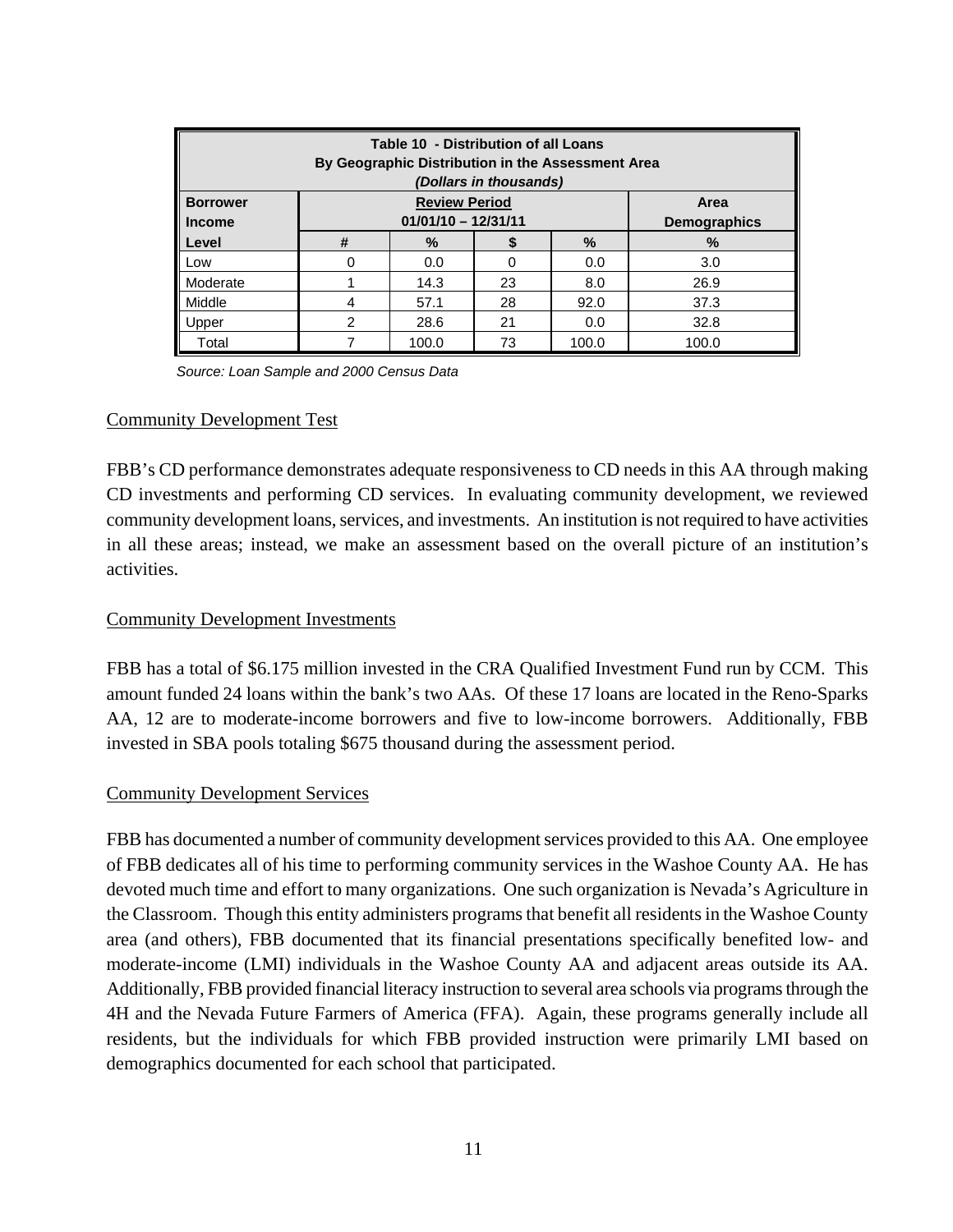### **STATE – Texas**

#### **State Rating and Summary**

**CRA Rating for Texas** 

| <b>CRA RATING:</b>                       | <b>Satisfactory</b> |
|------------------------------------------|---------------------|
| The Lending Test is rated:               | <b>Satisfactory</b> |
| The Community Development Test is rated: | <b>Satisfactory</b> |

Although the concentration of lending in its AAs is low, this is attributable to FBB's business model. Given the performance context, lending to borrowers of different income levels is reasonable, as is the geographic distribution of lending. The institution's CD performance for the Bexar County AA is reasonable and meets the standard for satisfactory performance.

#### Scope of Examination

The review covered all loans originated in FBB's Texas AA in 2010 and 2011. We also reviewed CD loans, investments, and services for the same period.

Description of Institution's Operations in Texas

FBB designated Bexar County, which is part of the San Antonio, Texas MSA, as its sole AA in Texas.

## **STATE Metropolitan Area & State Reviewed- San Antonio, TX MSA State Metropolitan Area & State Reviewed**

#### Description of Institution's Operations in the San Antonio, TX MSA

This AA includes all of Bexar County. Bexar County's largest city and county seat, San Antonio, is now the second largest city in Texas behind only Houston and the seventh largest city in the nation. Bexar County is about 1,240 square miles. As of the 2000 census, Bexar County had 1.4 million residents. However, the estimates for 2010 show this has increased to about 1.7 million. The city of San Antonio comprises most of the county and had a population of 1.1 million in 2000.

Bexar County has a major military presence with three separate military installations. These include two Air Force bases (Lackland and Randolph) and one Army post (Fort Sam Houston). Some primary employment sources include federal, state, city, and county government, services, healthcare, and educational facilities.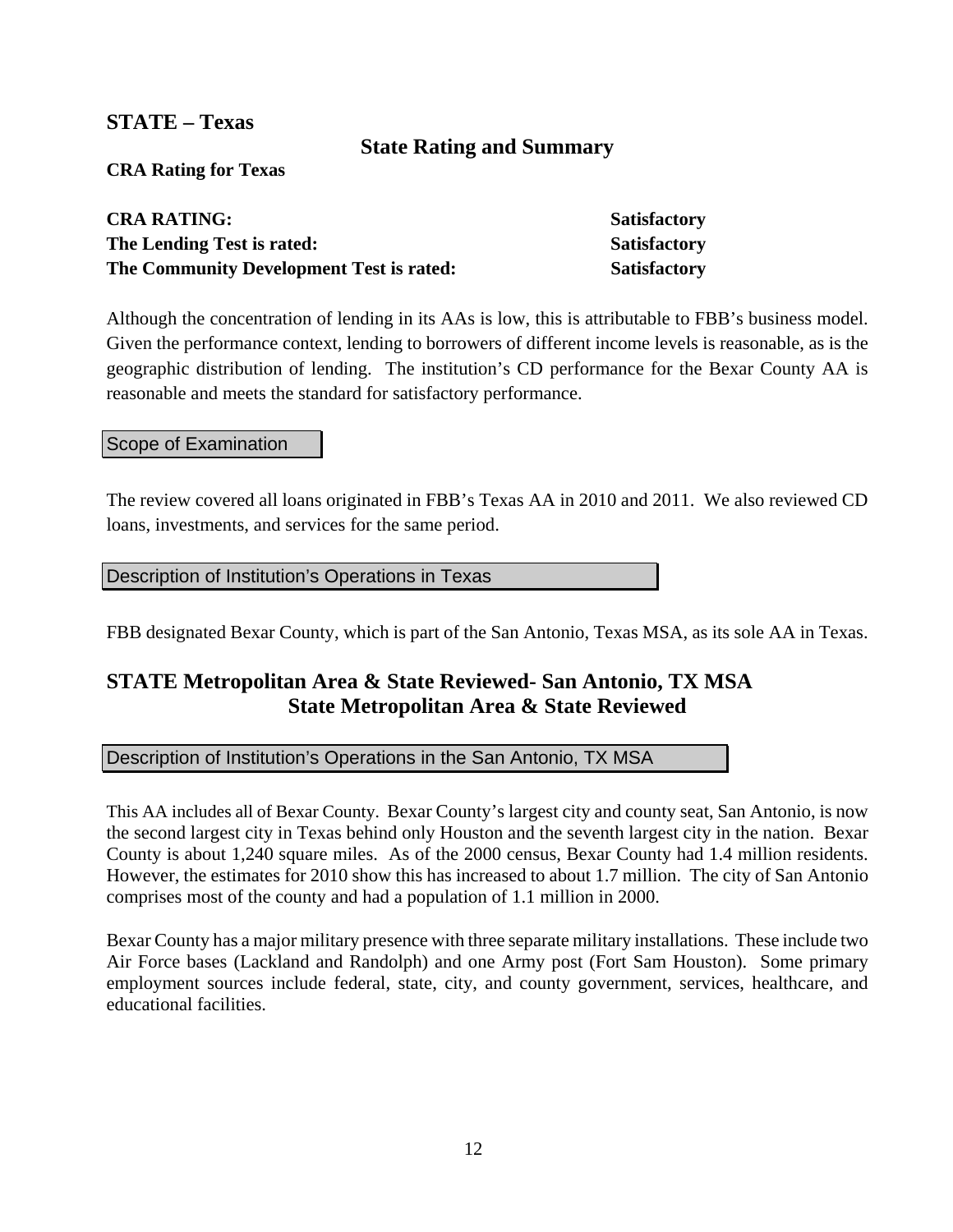| Table 11 - Demographic Data<br>(Based on 2000 U.S. Census Data) |             |  |  |  |
|-----------------------------------------------------------------|-------------|--|--|--|
| Demographic Data                                                | 2000 Census |  |  |  |
| Population                                                      | 1,392,931   |  |  |  |
| <b>Total Families</b>                                           | 347,923     |  |  |  |
| 1-4 Family Units                                                | 415,957     |  |  |  |
| Multi-family Units                                              | 105,402     |  |  |  |
| % Owner-Occupied Units                                          | 57.4%       |  |  |  |
| % Rental-Occupied Units                                         | 36.4%       |  |  |  |
| %Vacant Housing Units                                           | 6.2%        |  |  |  |
| Weighted Average Median Housing                                 | \$82,887    |  |  |  |

Table 11 below summarizes certain demographic information for this AA.

Table 12 indicates the number of geographies in each income level and compares it to the distribution of families living in those geographies and 1-4 family dwellings located within those geographies.

| Table 12 - Distribution of Geographies, Families and Housing Units<br><b>Assessment Area</b><br>(Based on 2000 U.S. Census Data) |     |                                 |                            |       |                             |       |  |
|----------------------------------------------------------------------------------------------------------------------------------|-----|---------------------------------|----------------------------|-------|-----------------------------|-------|--|
| Geog Inc Level                                                                                                                   |     | Geographies                     | <b>Total Area Families</b> |       | <b>1-4 Family Dwellings</b> |       |  |
| <b>2000 Census:</b>                                                                                                              | #   | $\%$<br>#<br>$\frac{9}{6}$<br># |                            |       |                             | $\%$  |  |
| Low                                                                                                                              | 12  | 4.3                             | 76,588                     | 22.0  | 12.520                      | 3.0   |  |
| Moderate                                                                                                                         | 114 | 41.0                            | 63,103                     | 18.2  | 157,315                     | 37.8  |  |
| Middle                                                                                                                           | 79  | 28.4                            | 70,350                     | 20.2  | 113,140                     | 27.2  |  |
| Upper                                                                                                                            | 70  | 25.2                            | 137,882                    | 39.6  | 132,982                     | 32.0  |  |
| Income NAV                                                                                                                       | 3   | 1.1<br>0.0<br>0.0<br>0<br>0     |                            |       |                             |       |  |
| Total                                                                                                                            | 278 | 100.0                           | 347,923                    | 100.0 | 415.957                     | 100.0 |  |

According to 2000 Census, 40.2 percent of the families in the AA are low- to moderate-income, with 14.3 percent of the families reporting income below the poverty level. The Department of Housing and Urban Development (HUD) annually adjusts the 2000 census data to update the income levels. We use these adjusted figures in both the **Lending to Borrowers of Different Incomes** and the **Geographic Distribution of Lending** sections of the Performance Evaluation. Table 13(a) indicates the median family income ranges of each income category based on the 2000 census, as updated in 2011; table 13(b) reflects the updated HUD median family income for each year during the review period; and table 13(c) shows the distribution of families in each income range of the AA.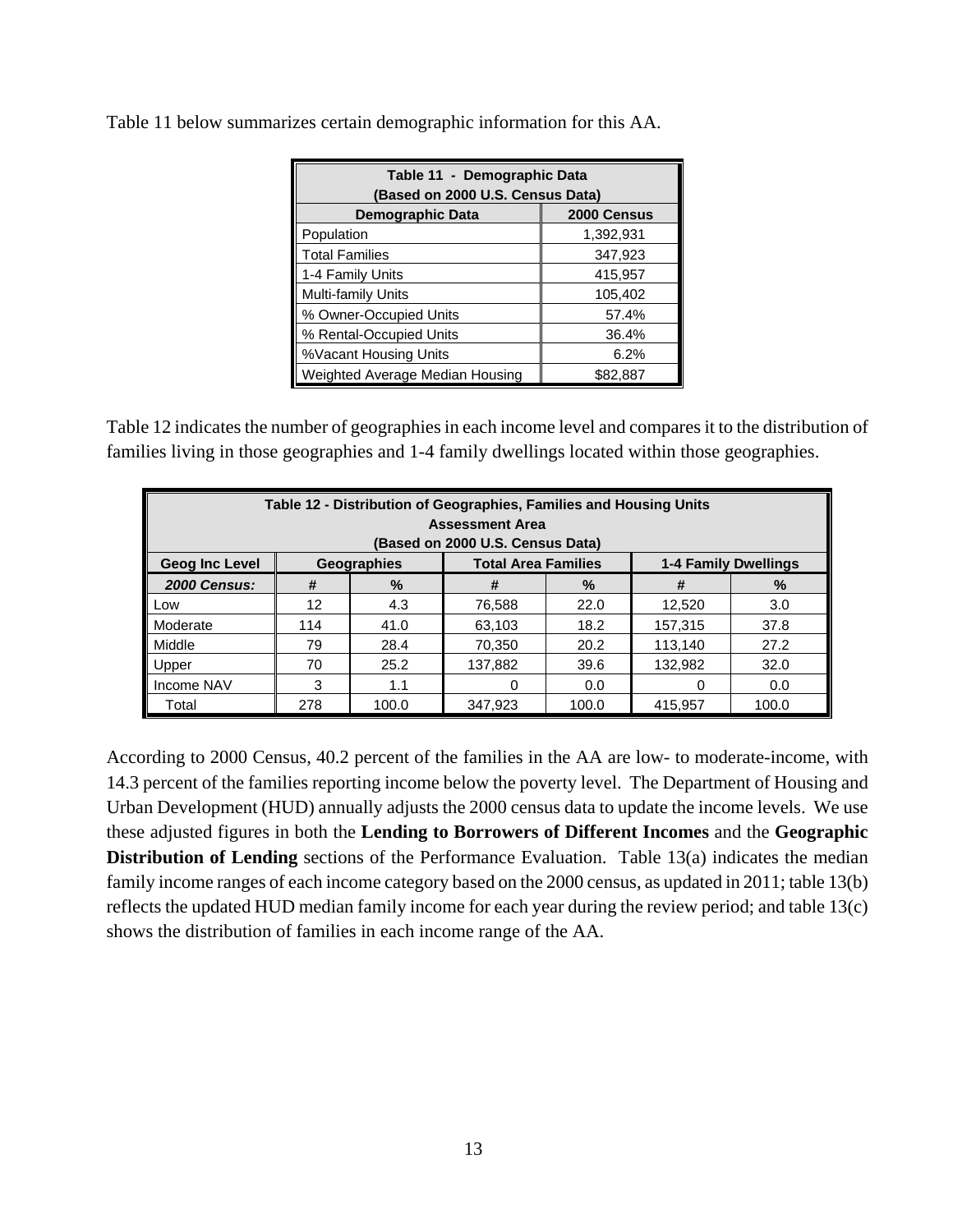| Table 13(a) - Median Family Income Ranges (*) |                                                |             |          |  |  |  |
|-----------------------------------------------|------------------------------------------------|-------------|----------|--|--|--|
|                                               | <b>Income Category</b><br><b>Income Ranges</b> |             |          |  |  |  |
| (As % of MD Median)                           |                                                | <b>From</b> | To       |  |  |  |
| LOW                                           | (< 50%)                                        | \$1         | \$29,949 |  |  |  |
| Moderate (50% - 79%)                          |                                                | \$29,950    | \$47,919 |  |  |  |
| Middle                                        | $(80\% - 119\%)$                               | \$47,920    | \$71,879 |  |  |  |
| pper                                          | $(>= 120\%)$                                   | \$71,880    |          |  |  |  |

| Table 13(b) - Annual<br><b>HUD</b><br><b>Median Family Income</b> |               |  |  |
|-------------------------------------------------------------------|---------------|--|--|
| Year                                                              | <b>Amount</b> |  |  |
| 2009                                                              | \$57,200      |  |  |
| \$57,800<br>2010                                                  |               |  |  |
| 2011                                                              | \$59,900      |  |  |

\* Based on HUD 2011 Median Family Income of the MSA

| Table 13(c)Family<br><b>Income Category</b> | 2000 Census Data |       |  |
|---------------------------------------------|------------------|-------|--|
| (As a % of MSA Median)                      | #                | %     |  |
| (< 50%)<br>LOW                              | 76,588           | 22.0  |  |
| Moderate (50% - 79%)                        | 63,103           | 18.2  |  |
| Middle<br>$(80\% - 119\%)$                  | 70,350           | 20.2  |  |
| $(>= 120\%)$<br>Jpper                       | 137,882          | 39.6  |  |
| Total                                       | 347,923          | 100.0 |  |

#### Conclusions with Respect to Performance Tests in the San Antonio, TX MSA

Lending to Borrowers of Different Incomes

FBB's loan volume remains low in this AA with only 61 loans originated during the review period. The distribution represents reasonable penetration among individuals of different income levels. We would normally compare the institution's lending record to the aggregate record of all lenders in the AA, but no such aggregate data exists for consumer loans, which is FBB's primary product. Table 14 provides an analysis of FBB's borrower distribution of consumer loans originated inside the AA during the review period. It compares the borrower distribution to the demographics of the families within the AA, the latter being a proxy for aggregate lenders.

| Table 14 - Distribution of all Loans<br>By Borrower Income Level in the Assessment Area<br>(Dollars in thousands) |                                                       |                             |     |       |                     |  |  |
|-------------------------------------------------------------------------------------------------------------------|-------------------------------------------------------|-----------------------------|-----|-------|---------------------|--|--|
| <b>Borrower</b>                                                                                                   | <b>Review Period</b><br>Area<br>$01/01/10 - 12/31/11$ |                             |     |       |                     |  |  |
| <b>Income</b>                                                                                                     |                                                       |                             |     |       | <b>Demographics</b> |  |  |
| Level                                                                                                             | #                                                     | %                           |     | %     | %                   |  |  |
| Low                                                                                                               |                                                       | 11.5                        | 54  | 5.8   | 22.0                |  |  |
| Moderate                                                                                                          | 11                                                    | 18.0                        | 177 | 19.1  | 18.2                |  |  |
| Middle                                                                                                            | 14                                                    | 23.0                        | 214 | 23.0  | 20.2                |  |  |
| Jpper                                                                                                             | 29                                                    | 47.5<br>484<br>52.1<br>39.6 |     |       |                     |  |  |
| Total                                                                                                             | 61                                                    | 100.0                       | 791 | 100.0 | 100.0               |  |  |

 *Source: Loan Sample and 2000 Census Data*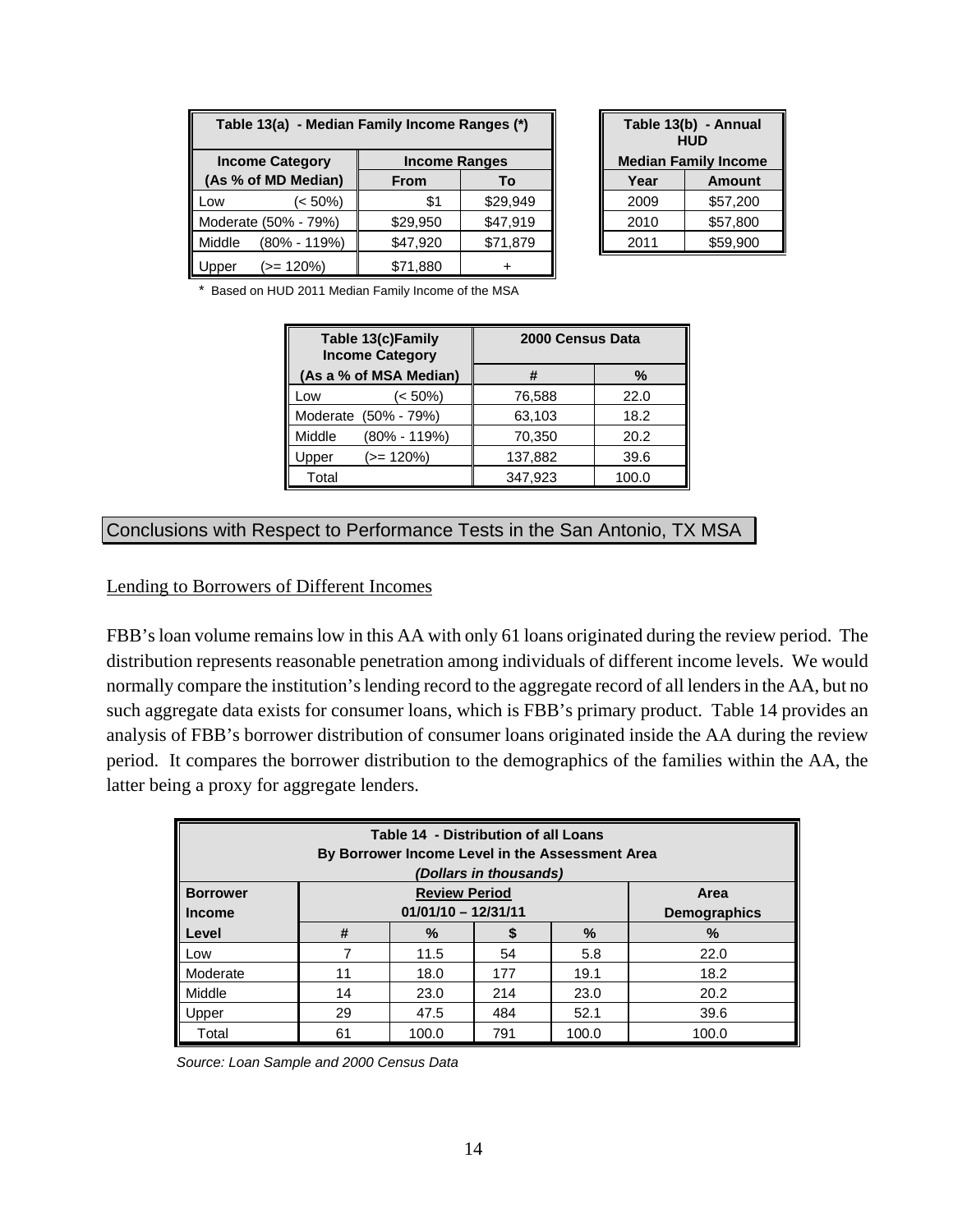#### Geographic Distribution of Lending

Overall, FBB's geographic distribution of loans in this AA reflects reasonable dispersion throughout the area. Table 15 provides an analysis of FBB's borrower distribution of all consumer loans originated during the review period inside this AA. Again, we used the family demographics of the AA as a proxy for aggregate consumer lending data for comparison. An important factor to consider with this distribution is that there are 268 tracts in this AA, and the bank made 61 loans inside this AA for the evaluation period. Given the performance context, this is appropriate for FBB.

| Table 15 - Distribution of all Loans<br>By Geographic Distribution in the Assessment Area<br>(Dollars in thousands) |    |                                               |     |       |                             |  |  |
|---------------------------------------------------------------------------------------------------------------------|----|-----------------------------------------------|-----|-------|-----------------------------|--|--|
| <b>Borrower</b><br><b>Income</b>                                                                                    |    | <b>Review Period</b><br>$01/01/10 - 12/31/11$ |     |       | Area<br><b>Demographics</b> |  |  |
| Level                                                                                                               | #  | $\%$                                          | S   | $\%$  | $\%$                        |  |  |
| Low                                                                                                                 | 0  | 0.0                                           |     | 0.0   | 4.3                         |  |  |
| Moderate                                                                                                            | 17 | 25.0                                          | 232 | 27.9  | 41.0                        |  |  |
| Middle                                                                                                              | 13 | 18.6                                          | 173 | 21.3  | 28.4                        |  |  |
| Upper                                                                                                               | 31 | 56.4                                          | 524 | 50.8  | 25.2                        |  |  |
| Income NA                                                                                                           | 0  | 1.1<br>0.0<br>0.0<br>0                        |     |       |                             |  |  |
| Total                                                                                                               | 61 | 100.0                                         | 929 | 100.0 | 100.0                       |  |  |

 *Source: Loan Sample and 2000 Census Data* 

#### Community Development

FBB's CD performance demonstrates adequate responsiveness to CD needs in this AA through making CD investments and performing CD services. In evaluating community development, we review community development loans, services, and investments. An institution is not required to have activities in all these areas; instead, we make an assessment based on the overall picture of an institution's activities.

#### Community Development Investments

As of December 31, 2011, Farm Bureau Bank had \$6.2 million invested in the CRA Qualified Investment Fund. While \$2 million remains unallocated, but invested in the fund, FBB financed Tigoni Villas, a low-income housing tax credit project in San Antonio, Texas for \$1.5 million through Fannie Mae Pool 873949. Additionally, FBB invested in CD loans through this fund amounting to \$2.9 million for lowand moderate-income borrowers. There are 24 individual loans secured by single-family dwellings. Seven of these 24 loans, totaling \$646 thousand are in the Bexar County AA. Two of these are to lowincome borrowers, and the other five are to moderate-income borrowers inside the AA.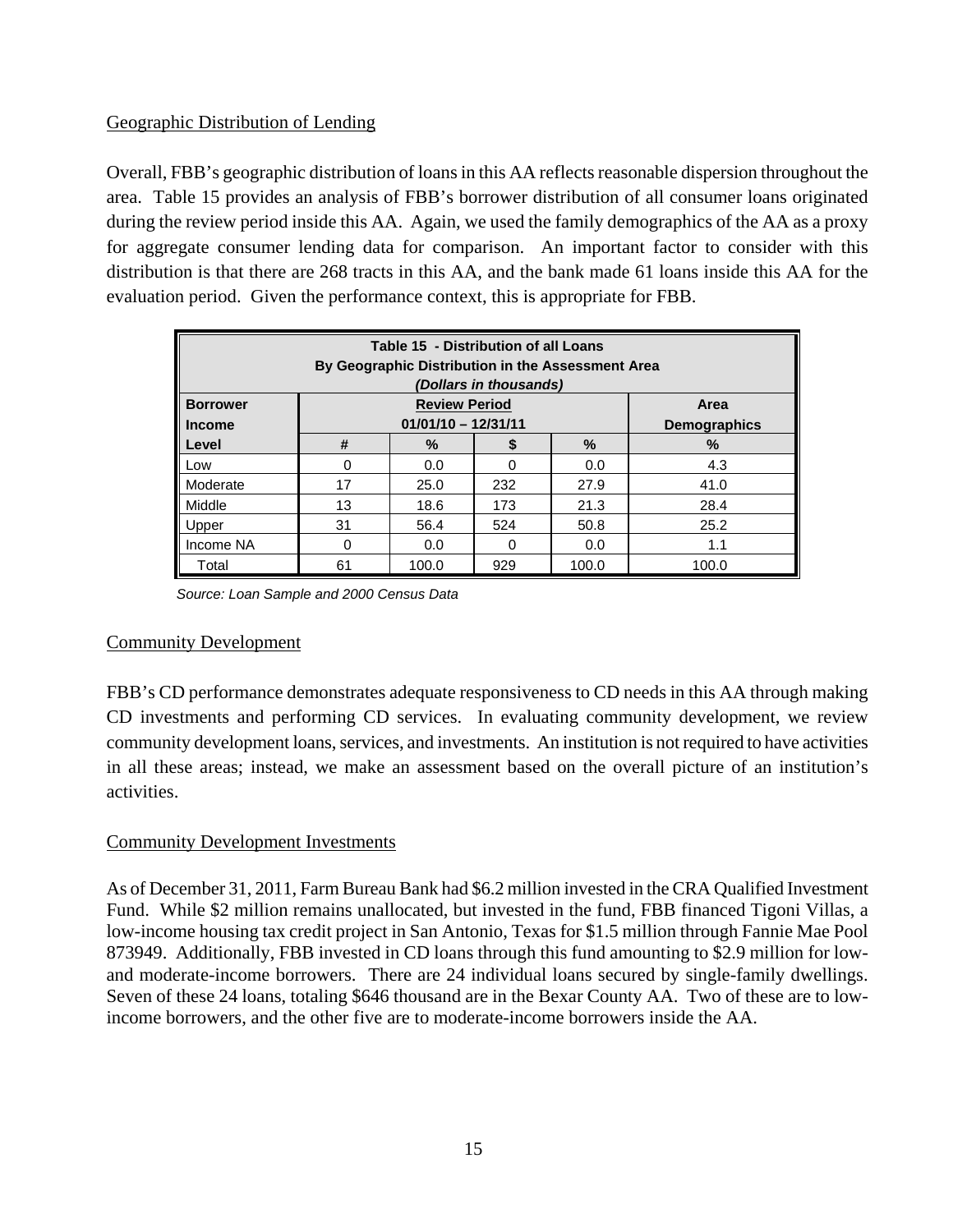#### Community Development Services

FBB is actively involved in a number of community development services within this AA. For instance, a bank officer serves on the Board of Good Samaritan Community Services, an organization that serves LMI individuals through South Texas, including in the AA. Additionally, another officer serves as Vice-Chairman of the Schertz-Cibolo-Universal City Independent School District's Citizen Bond Advisory Committee. While some of the activities performed by this entity benefit all residents, the majority of individuals benefiting are economically disadvantaged. Numerous bank employees participated in Junior Achievement Programs, which provide financial literacy instruction at local elementary schools in economically disadvantaged areas. Furthermore, another bank officer serves as the Treasurer of the San Antonio Windcrest Lions Club. This club administers many programs which benefit LMI individuals throughout the San Antonio area.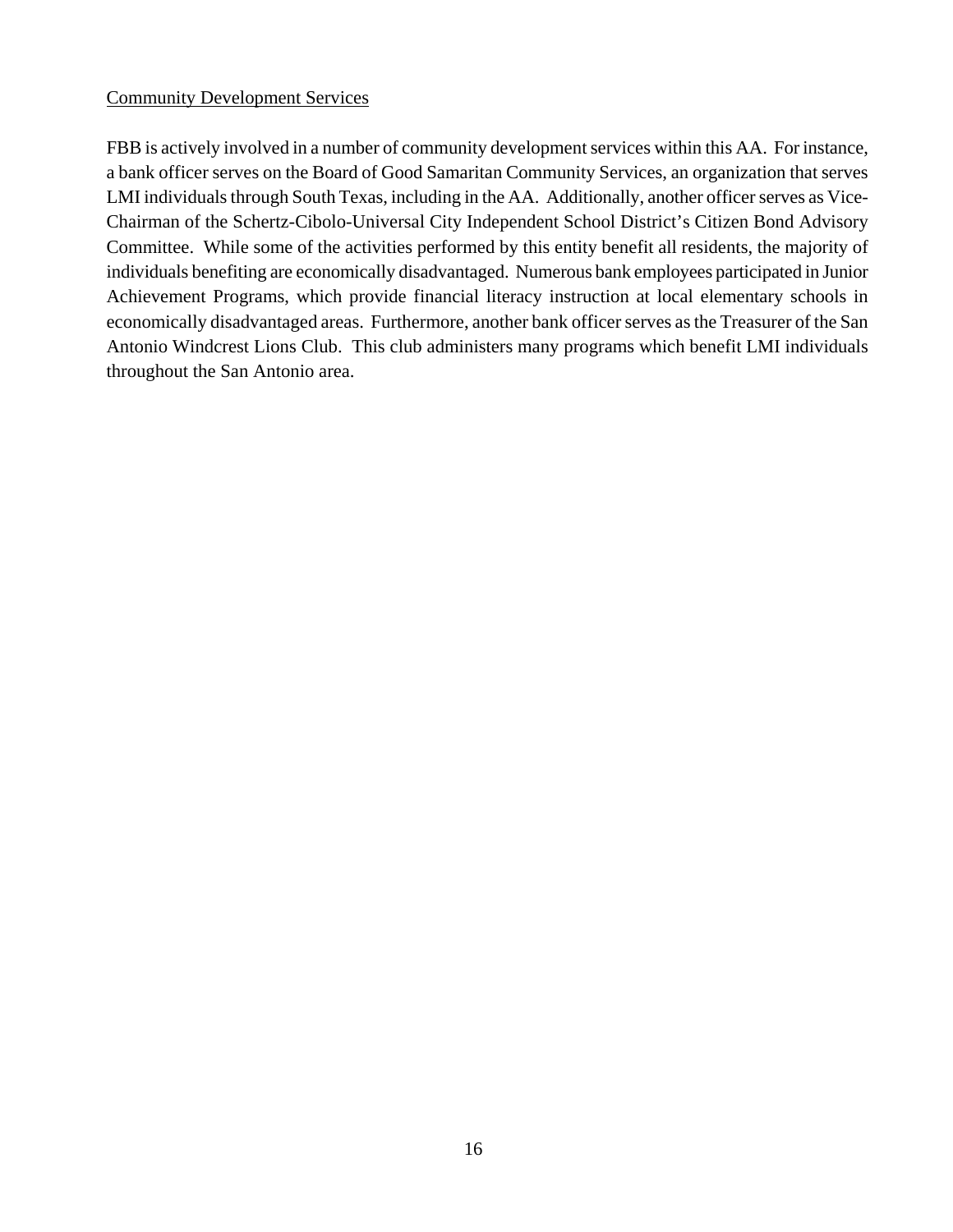## **Appendix A**

## Scope of Examination

| <b>SCOPE OF EXAMINATION</b>                                                                                  |                                           |                                                                  |  |  |  |
|--------------------------------------------------------------------------------------------------------------|-------------------------------------------|------------------------------------------------------------------|--|--|--|
| A review of lending and community development activities in the two AAs and<br>throughout the United States. |                                           |                                                                  |  |  |  |
| <b>TIME PERIOD REVIEWED:</b>                                                                                 | September, 2008 through December 31, 2011 |                                                                  |  |  |  |
| <b>FINANCIAL INSTITUTION</b>                                                                                 | <b>PRODUCTS REVIEWED</b>                  |                                                                  |  |  |  |
| <b>Farm Bureau Bank</b>                                                                                      |                                           | <b>Consumer loans and</b><br>community development<br>activities |  |  |  |
| <b>AFFILIATE(S)</b>                                                                                          | <b>AFFILIATE</b><br><b>RELATIONSHIP</b>   | <b>PRODUCTS REVIEWED</b>                                         |  |  |  |
| None                                                                                                         |                                           |                                                                  |  |  |  |

| LIST OF ASSESSMENT AREAS AND TYPE OF EXAMINATION |                                      |                                   |                          |  |  |
|--------------------------------------------------|--------------------------------------|-----------------------------------|--------------------------|--|--|
| <b>ASSESSMENT AREA</b>                           | <b>TYPE OF</b><br><b>EXAMINATION</b> | <b>BRANCHES</b><br><b>VISITED</b> | <b>OTHER INFORMATION</b> |  |  |
| Washoe County in the Reno-<br>Sparks, NV MSA     | <b>Full Scope</b>                    | None                              |                          |  |  |
| Bexar County in the San<br>Antonio, TX MSA       | <b>Full Scope</b>                    | <b>Bexar County</b>               |                          |  |  |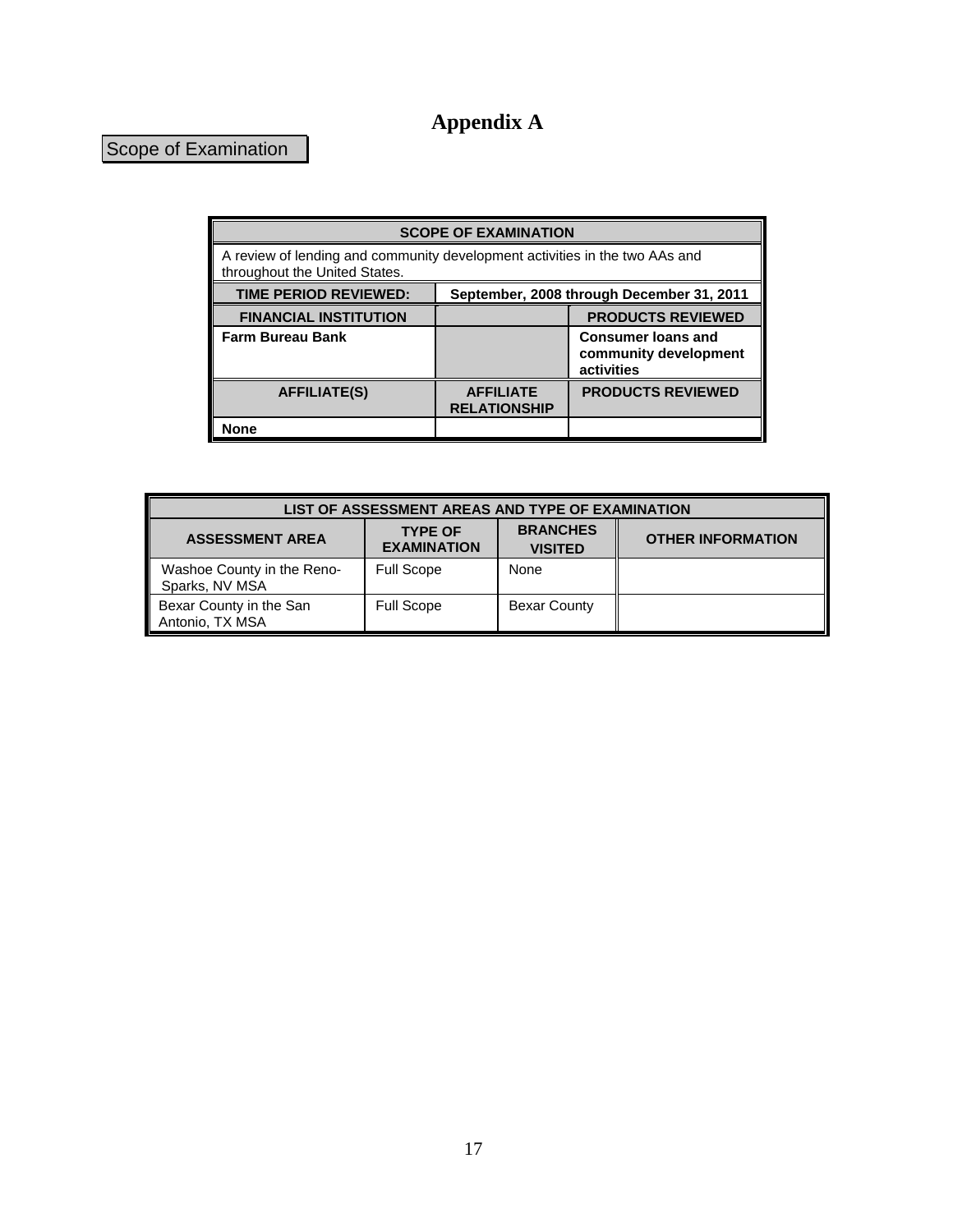## **Appendix B**

Summary of State and Multistate Metropolitan Area Ratings

| <b>State</b><br>or Multistate<br><b>Metropolitan Area Name</b> | Lending<br><b>Test</b><br>Rating | <b>Community</b><br><b>Development Test</b><br>Rating | <b>Overall</b><br><b>State</b><br>Rating |
|----------------------------------------------------------------|----------------------------------|-------------------------------------------------------|------------------------------------------|
| Nevada                                                         | Satisfactory                     | Satisfactory                                          | Satisfactory                             |
| Texas                                                          | Satisfactory                     | Satisfactory                                          | Satisfactory                             |